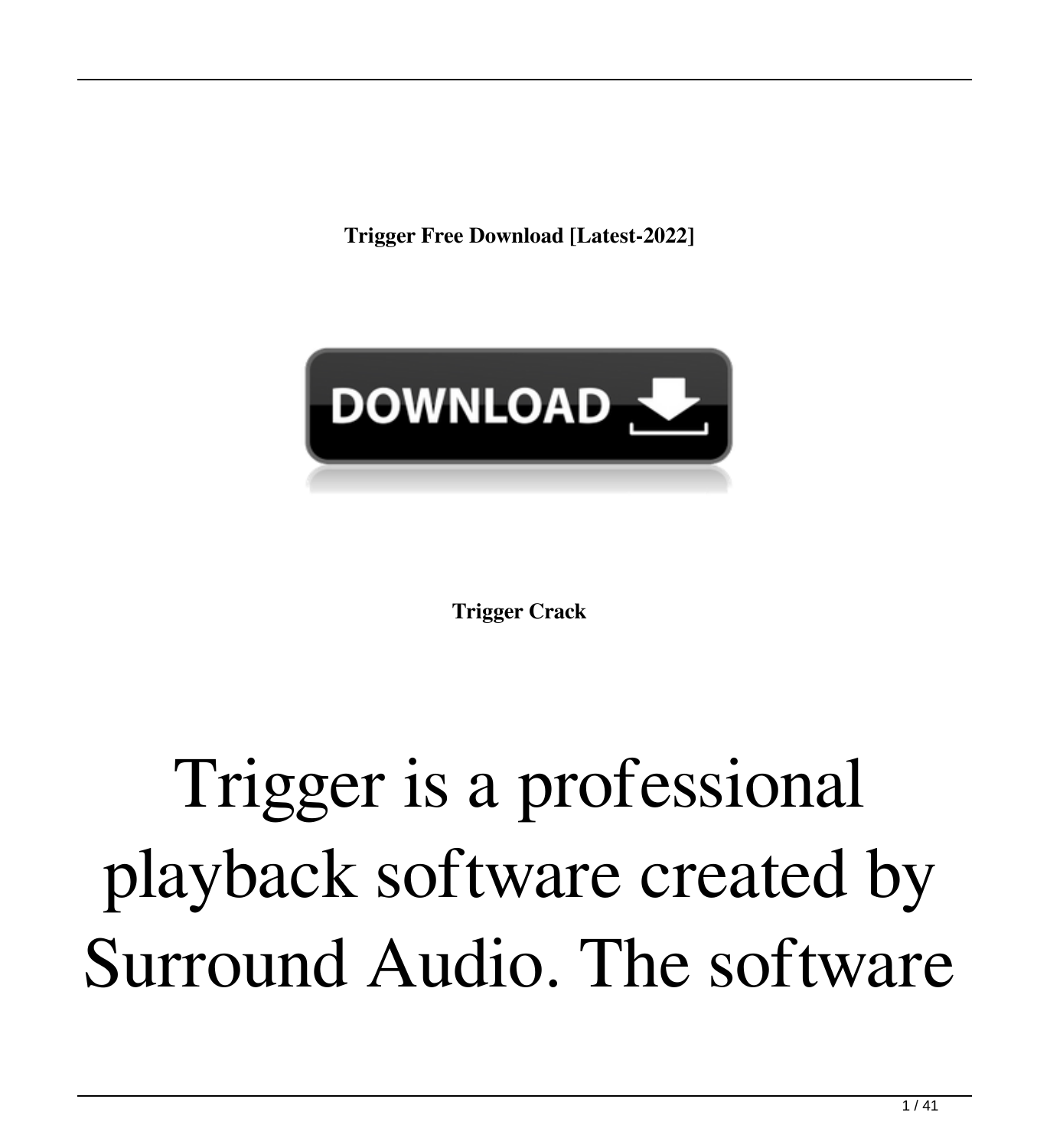is pre-installed on Windows computers and is available for Macs as well. The program has a simple yet very organized and useful interface where you can manipulate sounds, as well as play them while working with them. You have the option to modify sounds using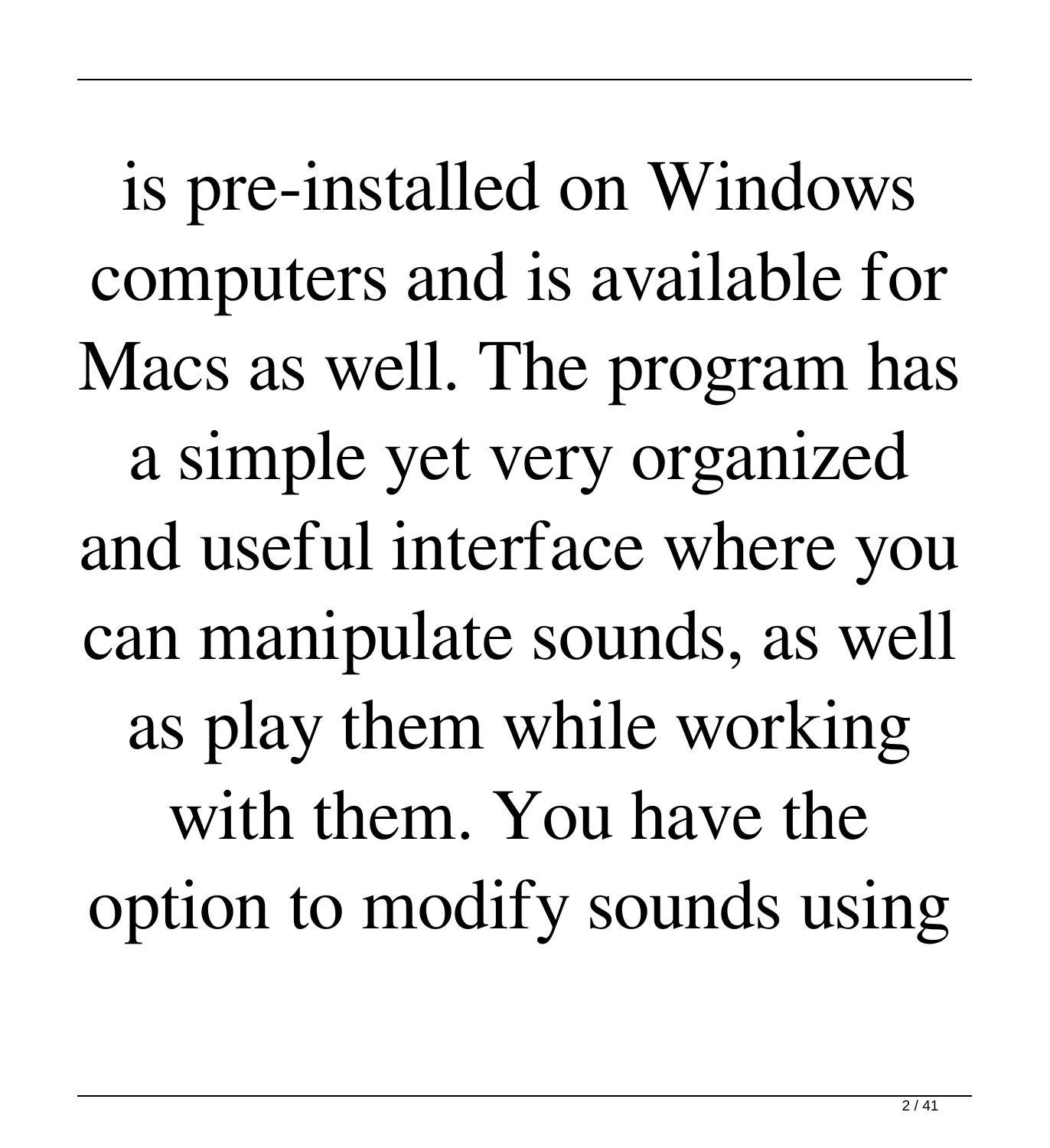different effectors, such as envelopes, trim, loop, etc. Trigger is pre-installed on Windows computers and it is available for Macs as well. It is a professional playback software which allows its users to organize sounds and play them easily and with great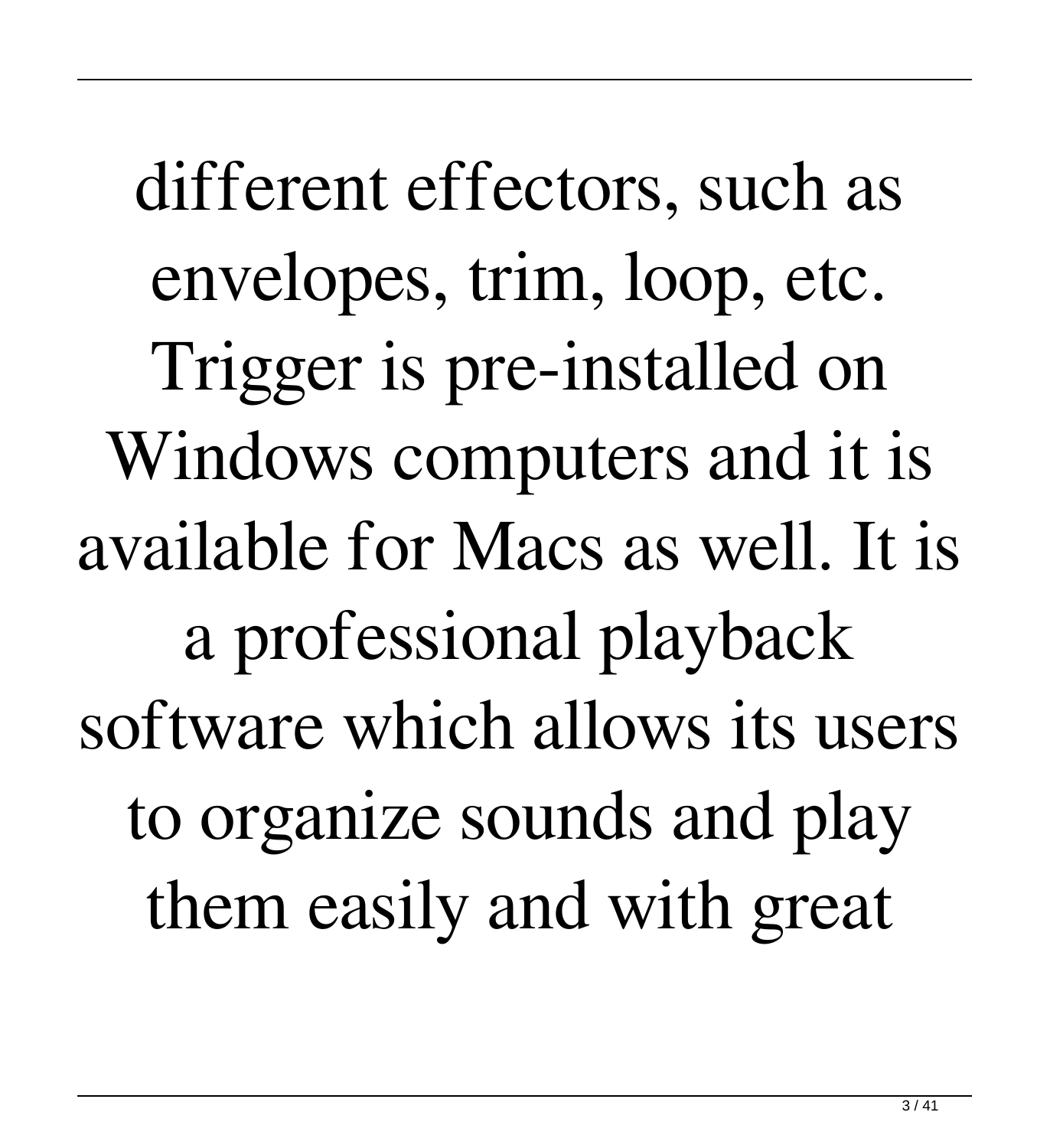comfort. Trigger works in drag and drop mode, which makes it simple to add sounds and organize them in groups and collections, as well as to create new ones. When you play a sound with Trigger, it appears in a small playback window. You can change the volume,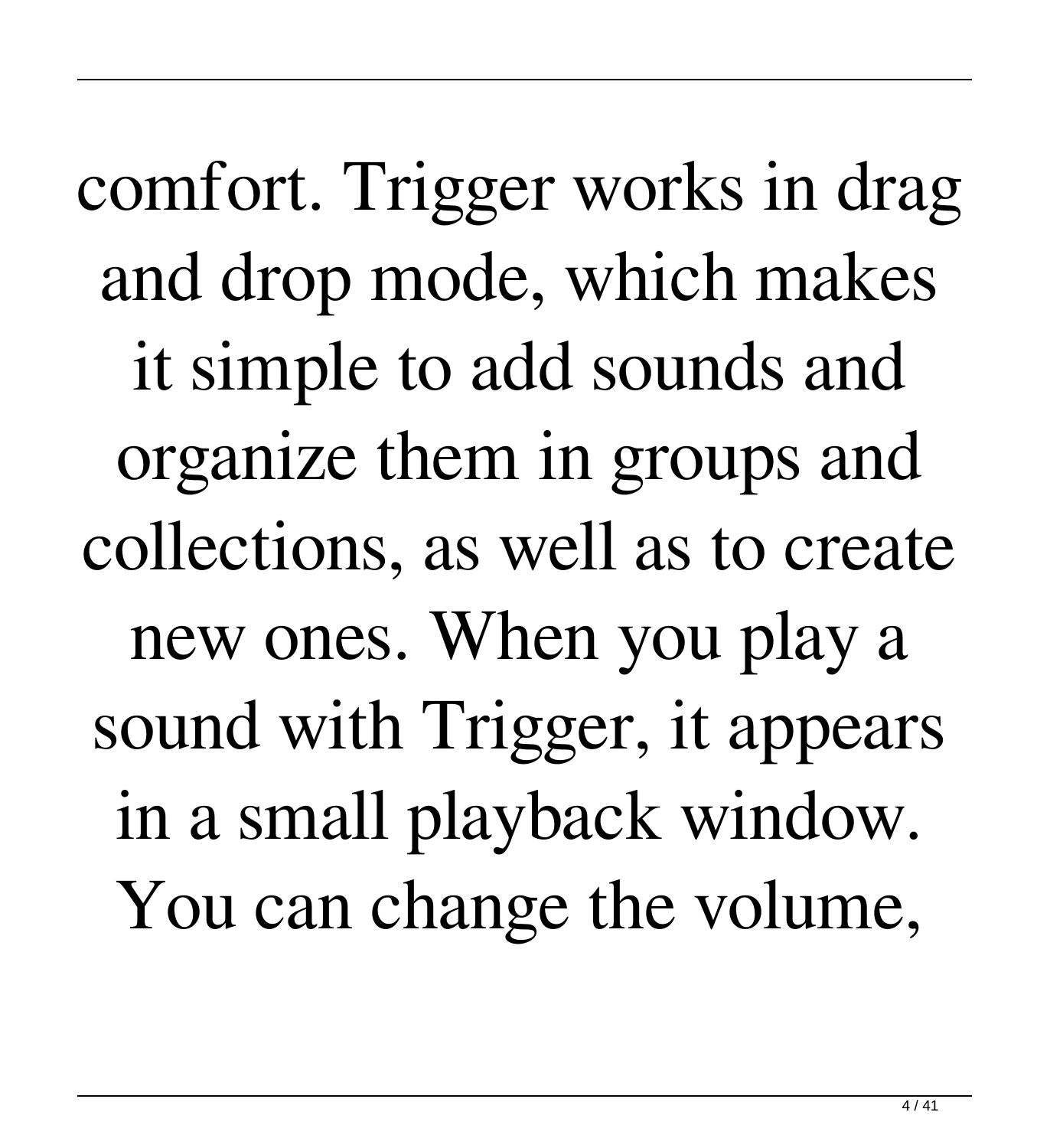pan, mute the sound, play it at a specific time, adjust playback speed, as well as set specific playback values. The program contains the main sounds for producing and presenting a show. It can be helpful to add sounds to certain sections of a show, so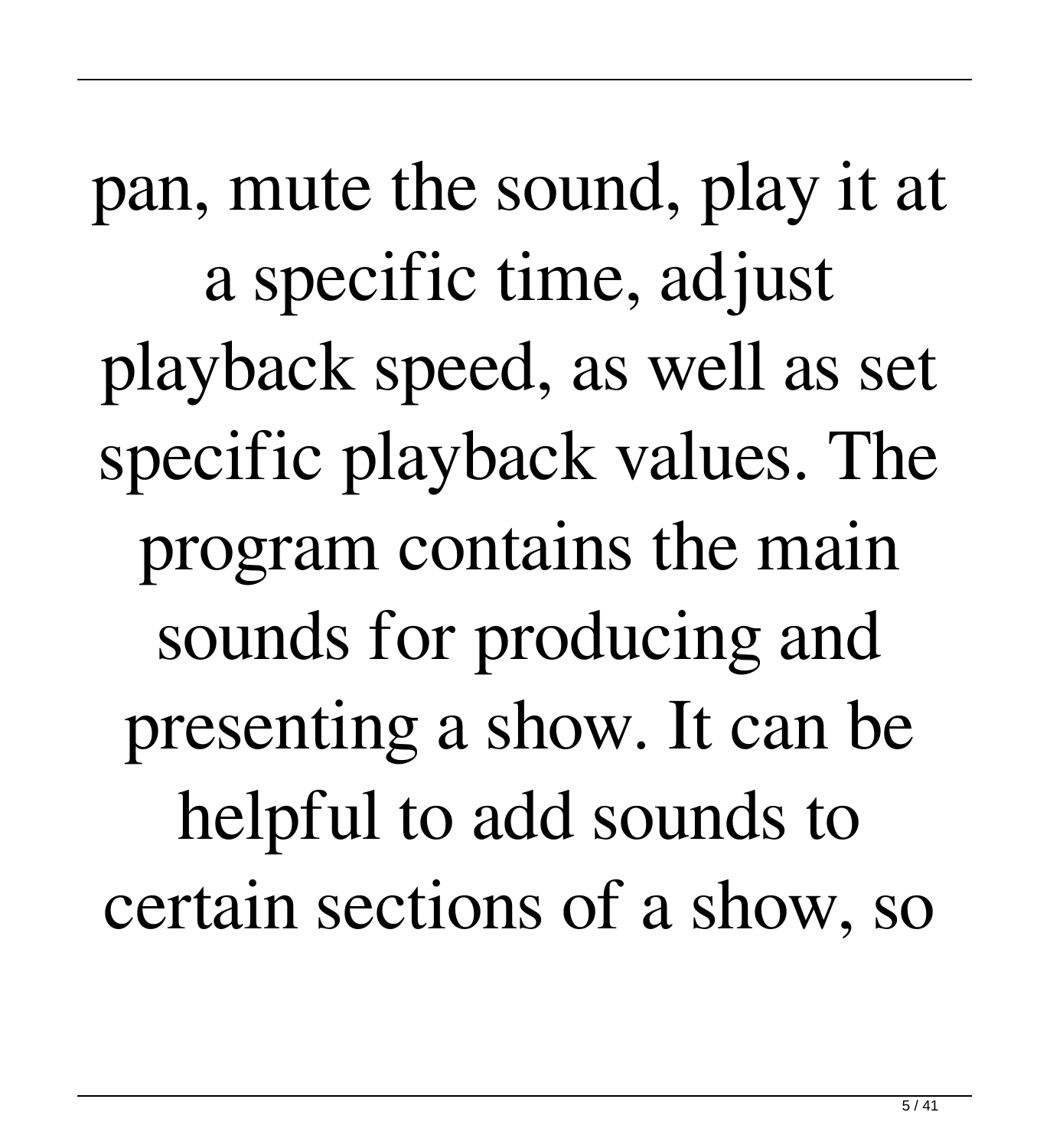that you are able to play them at a specific time or play them several times in a row. You also have the option to change the playback speed of sounds, mute them, adjust the audio volume or apply specific effects, such as chorus, equalizer, distortion, etc. The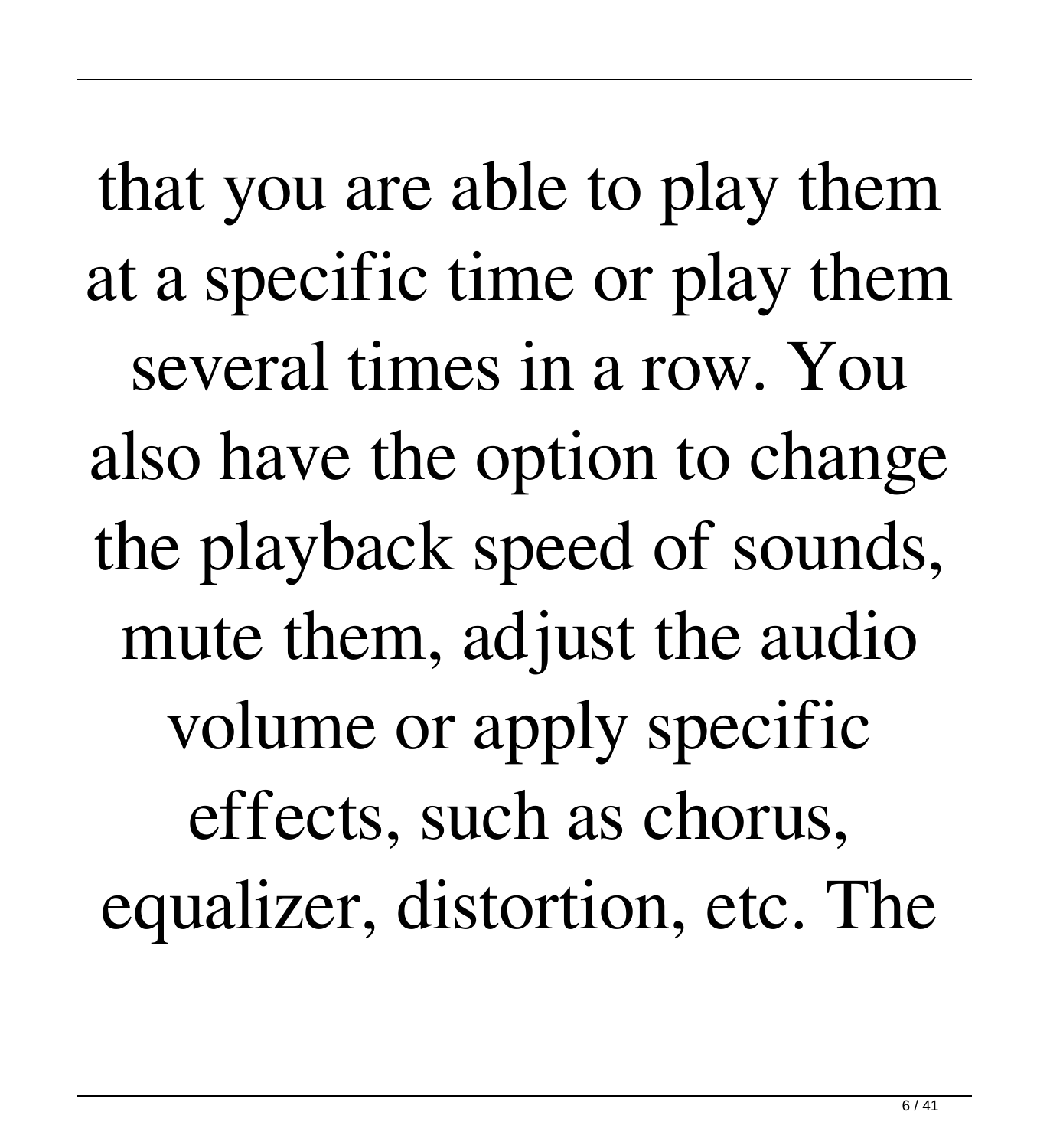sound effects in Trigger are usually divided into groups. Each group has a particular function: • Groups of incoming sounds can be selected at the same time • A group of sounds can be set to repeat • A group of sounds can be set to fade in and out • A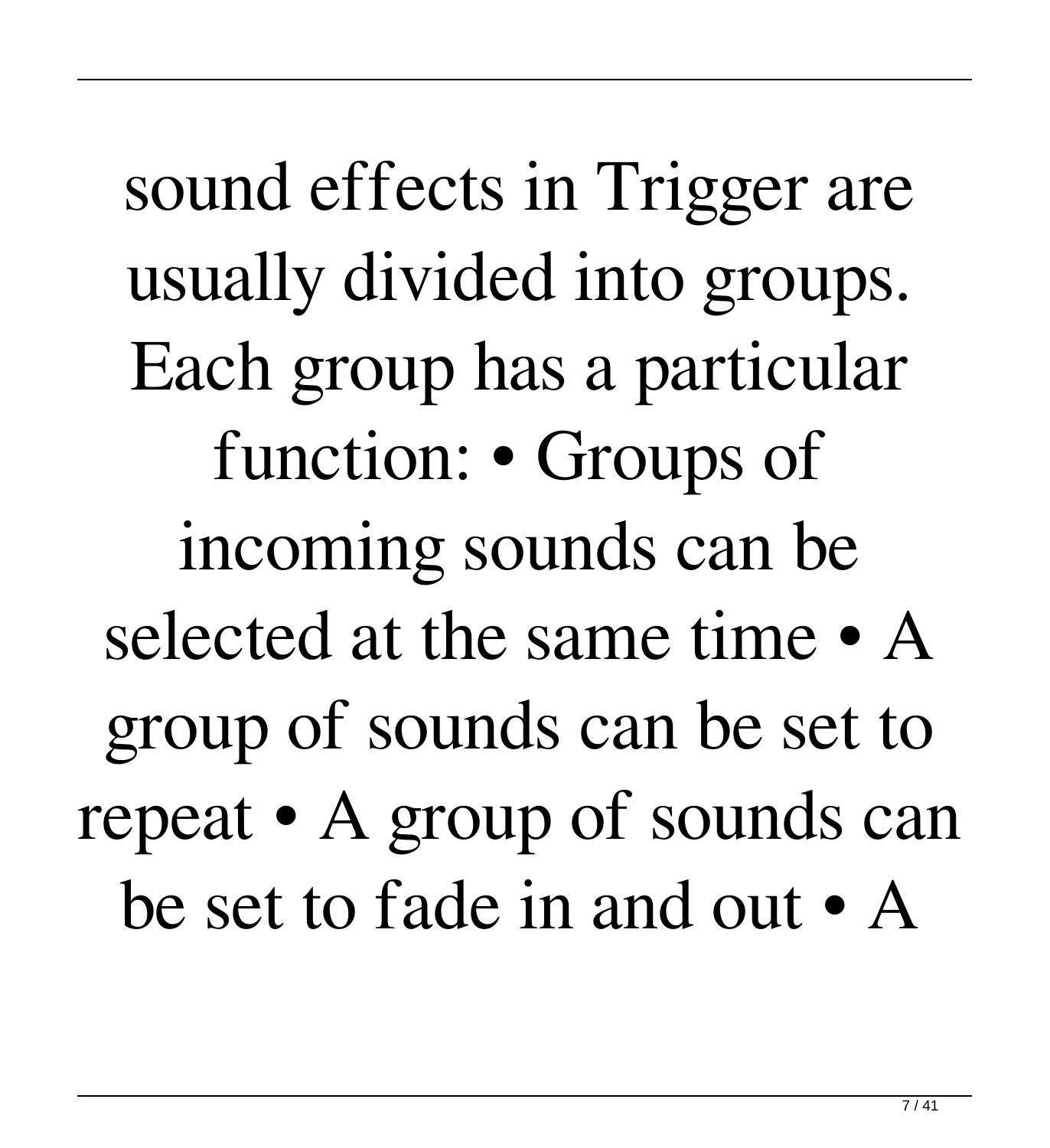group of sounds can be set to mute • Sounds can be set to loop • Sounds can be set to fade in • Sounds can be set to be played several times with a delay • Sounds can be set to hide or not hide during playback Trigger has the ability to set sounds to repeat,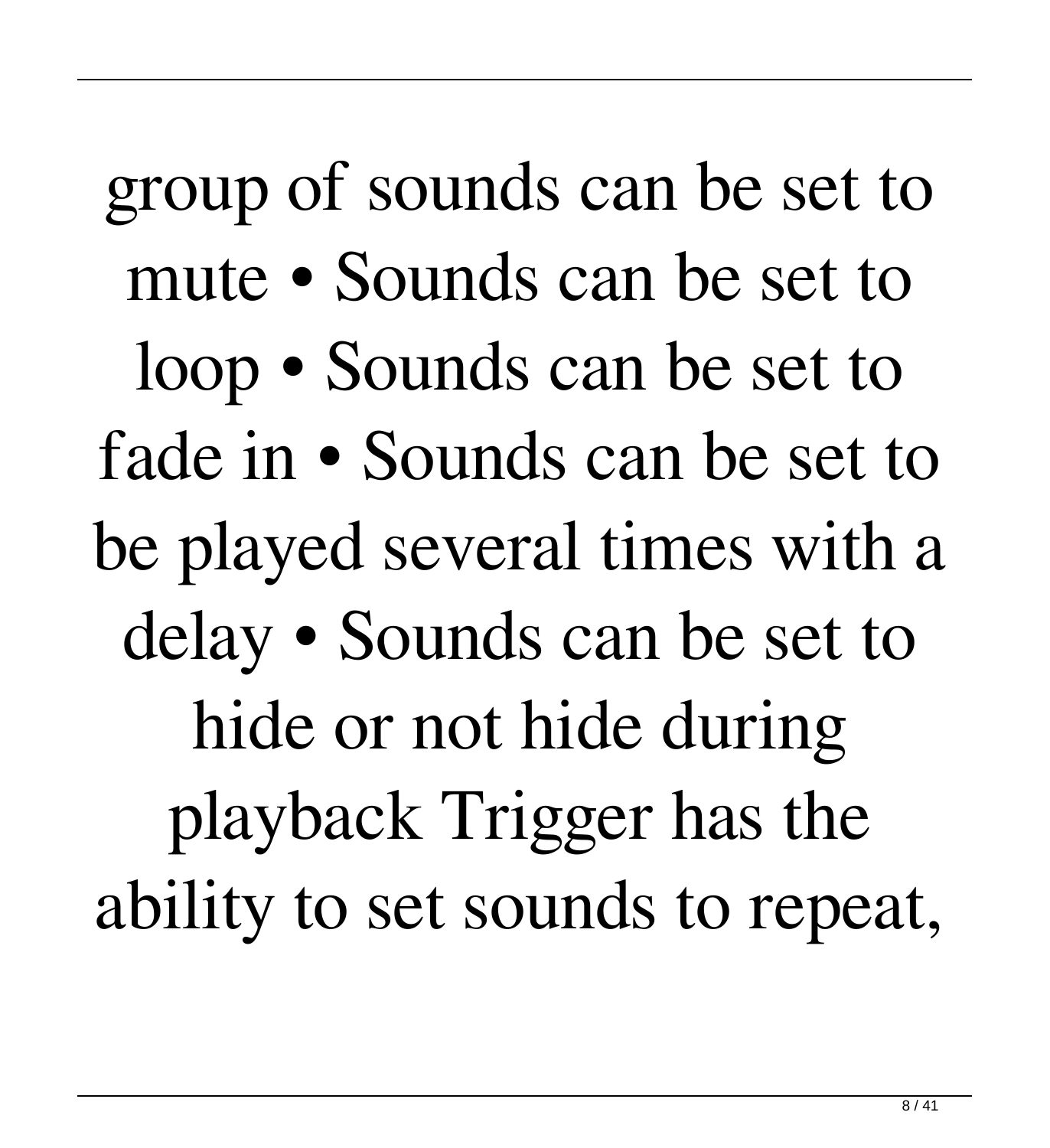thus you can play a sound several times. This is especially useful when creating cue sheets for live performances. Trigger is usually used in two different ways: • They are used on the stage, on the sounds and audio equipment • They are used to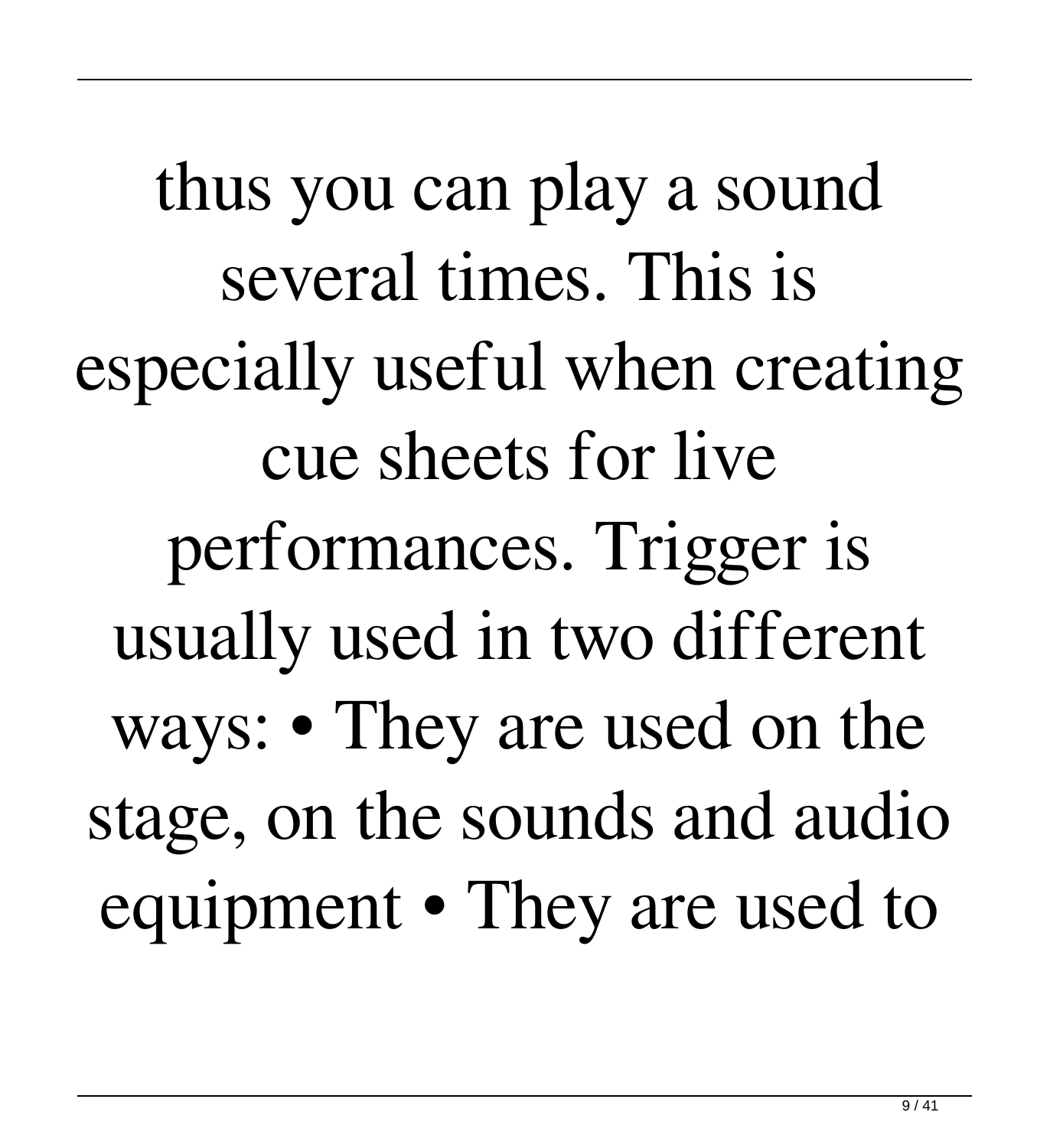## present the sound on screens and devices Many of the audio engineers who use Trigger claim that

**Trigger Crack+ [Latest 2022]**

## What's New in Version 6.3.2.0 Trigger version 6.3.2.0 includes several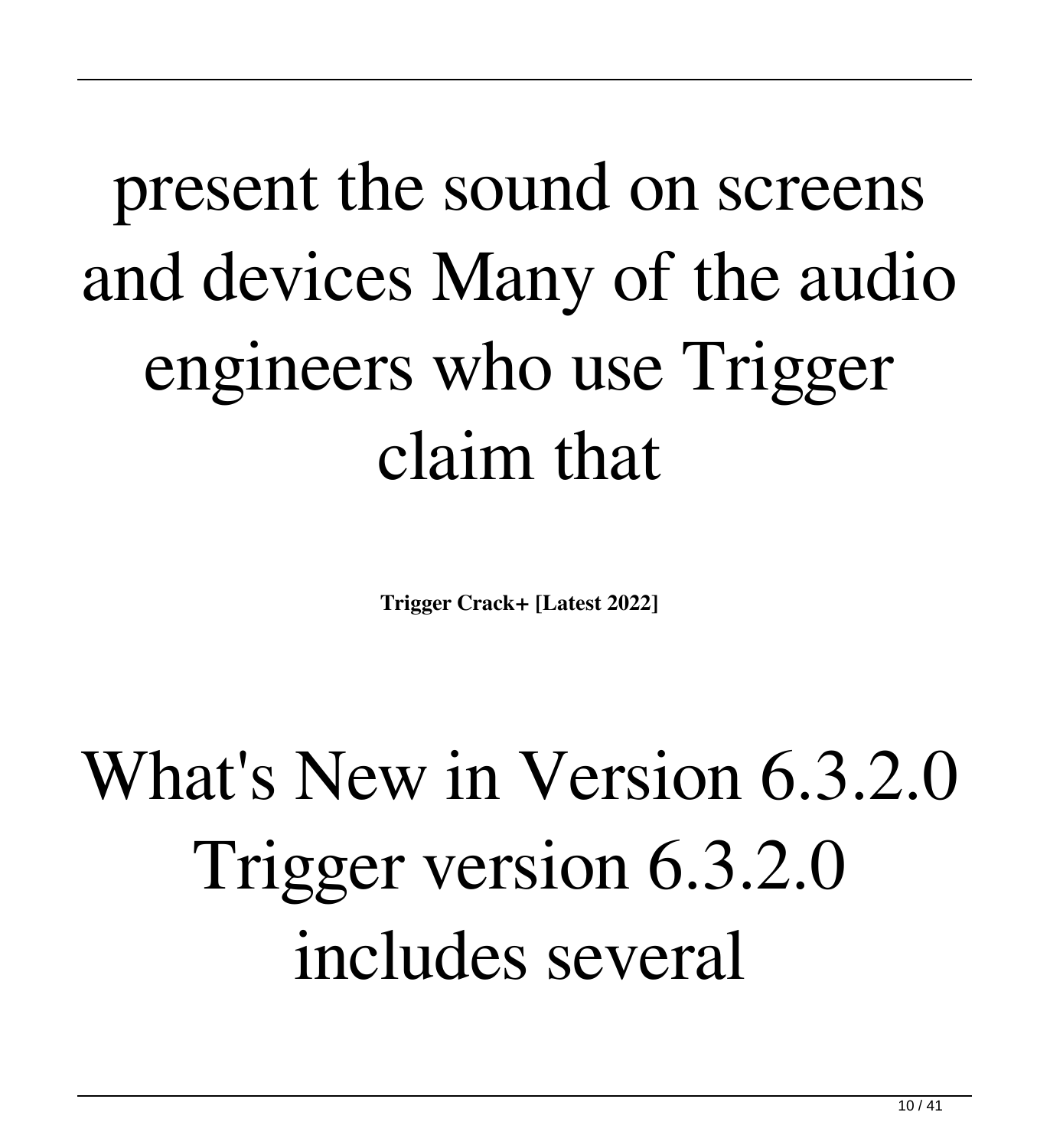improvements. - [GH-6400] An improvement to the Error Handling and Crash Logging in the Editor. - [GH-7700] An improvement to the Editor Display. - [GH-6600] An improvement to the Creator of the Audio Synchronization Section. - [GH-6601] An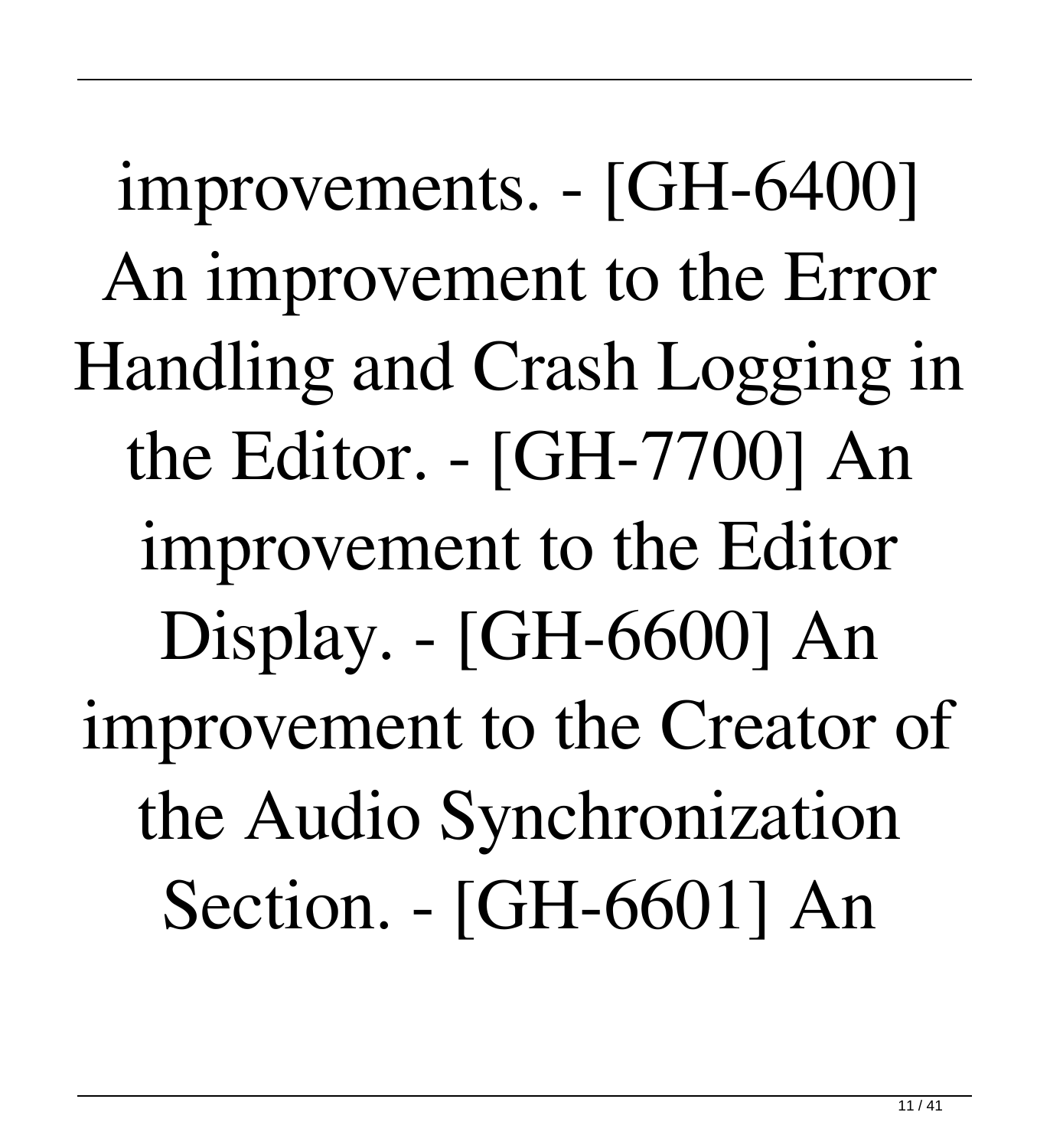improvement to the Audio Synchronization Section. - [GH-6610] An improvement to the Audio Synchronization Section. - [GH-6611] An improvement to the Audio Synchronization Section. Trigger version 6.3.2.0 also includes several small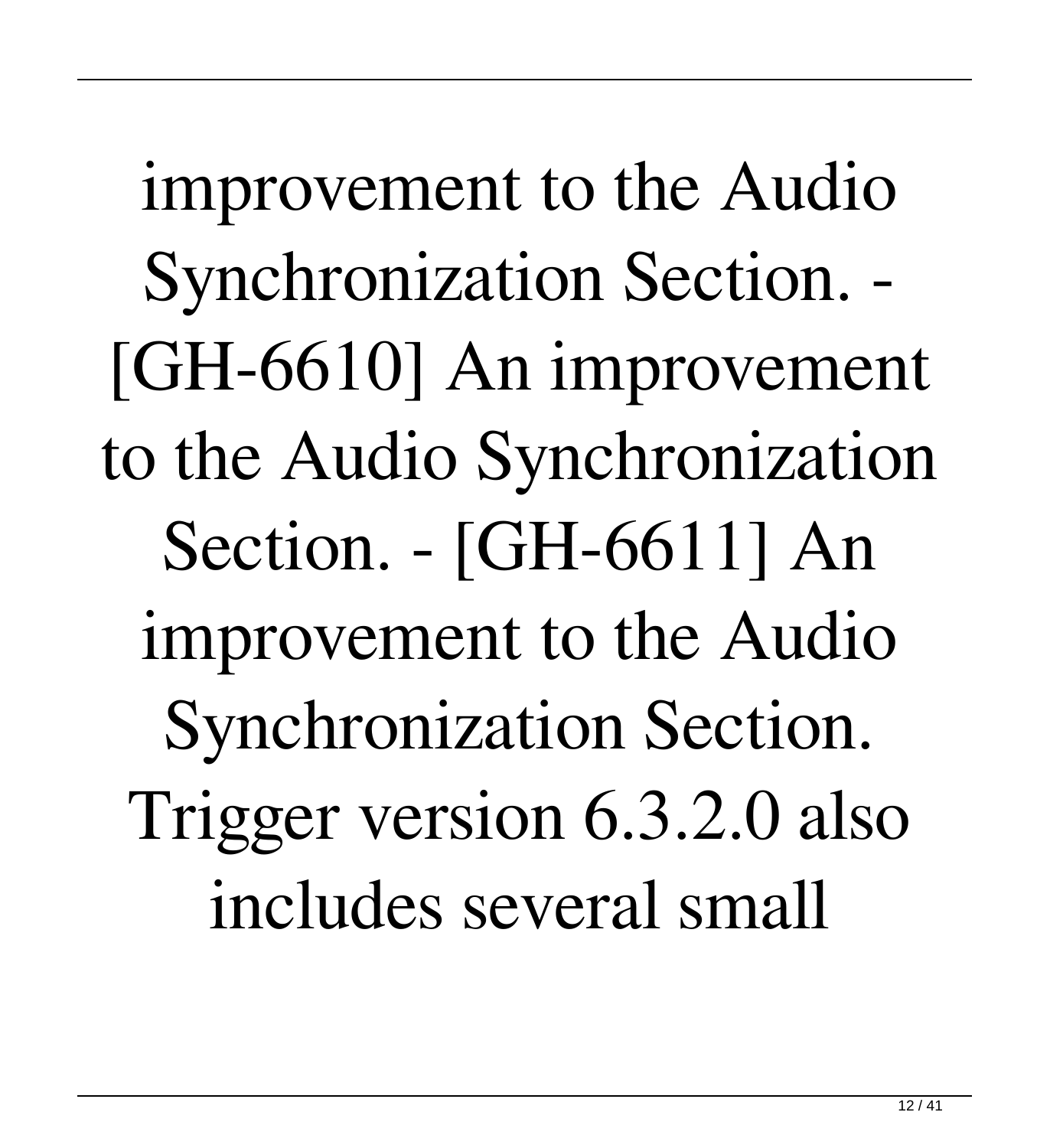improvements and bug fixes..M., 934 A.2d 1163 (Pa.Super.2007). However, in the case at bar, counsel asked the trial court to decline to impose a minimum term, and counsel's failure to argue for a minimum term was not a mere oversight.[5] ¶ 10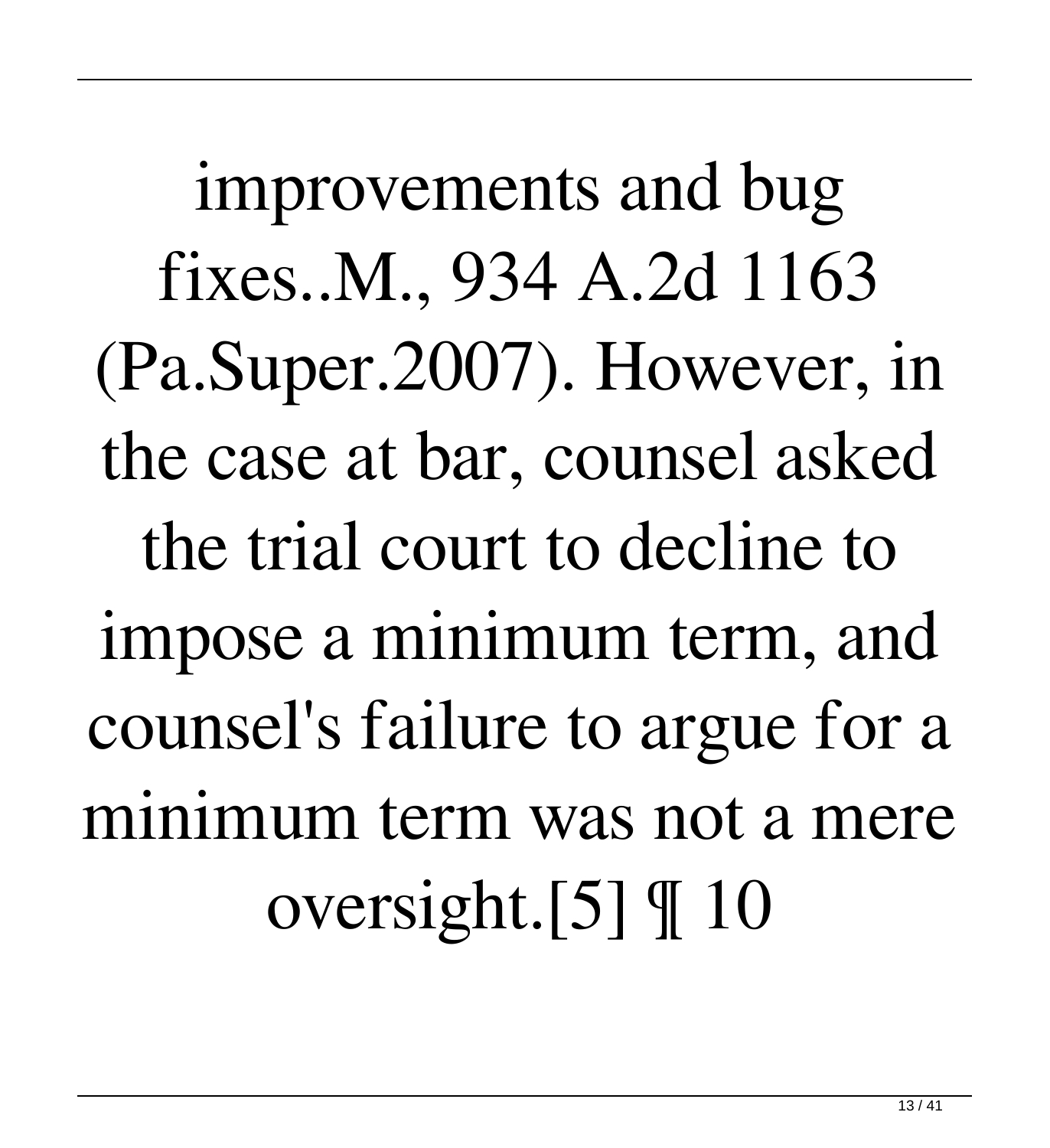Accordingly, the PCRA court properly found that trial counsel's failure to request the minimum sentence was not the result of a reasonable strategy and, therefore, did not constitute ineffectiveness. See Strickland, supra; Zettlemoyer, supra. Appellant has not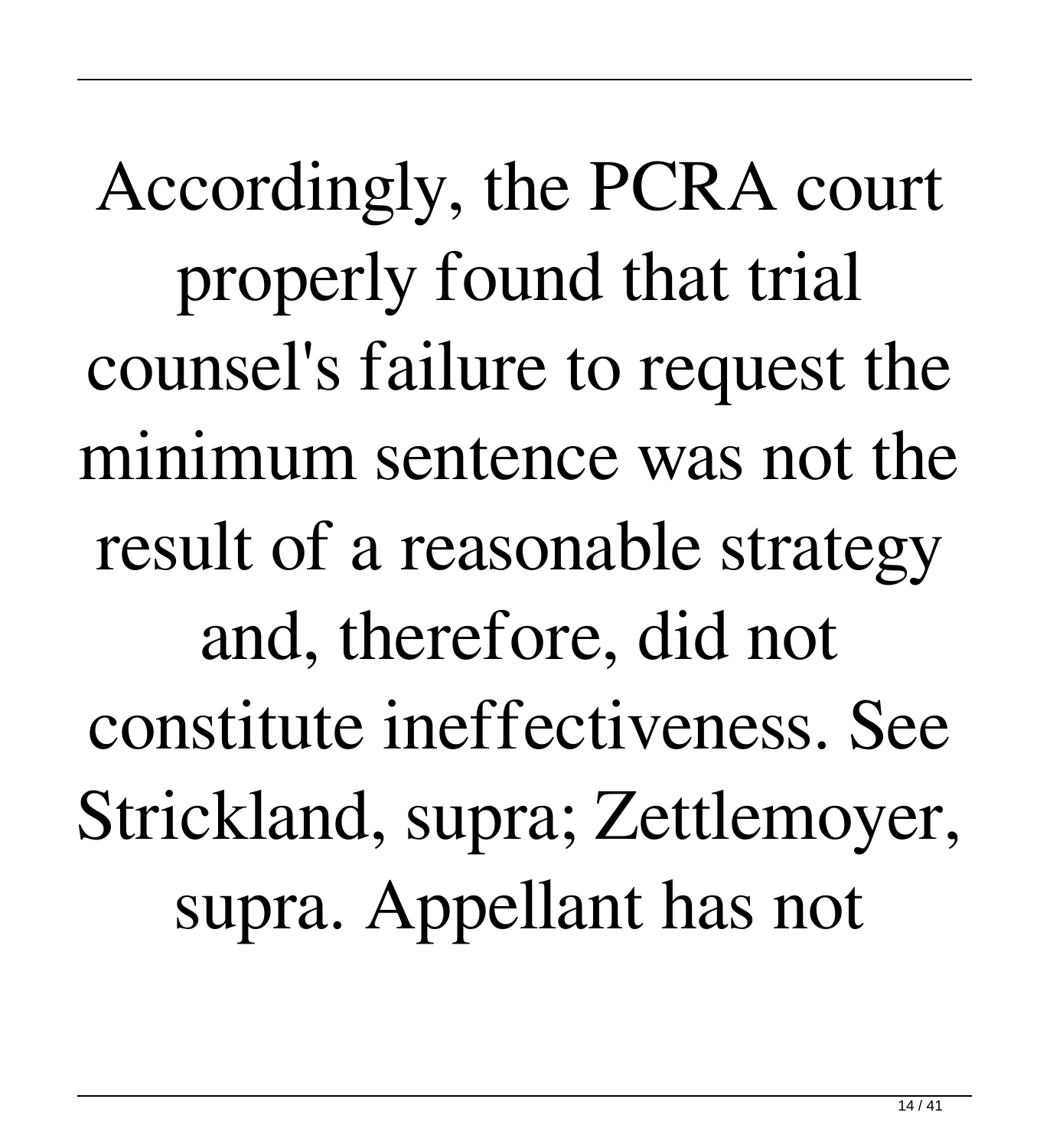established that the PCRA court erred when it dismissed this claim. ¶ 11 In his second issue, Appellant challenges the failure of trial and appellate counsel to challenge the trial court's instructions to the jury on burglary and criminal trespass. Appellant argues that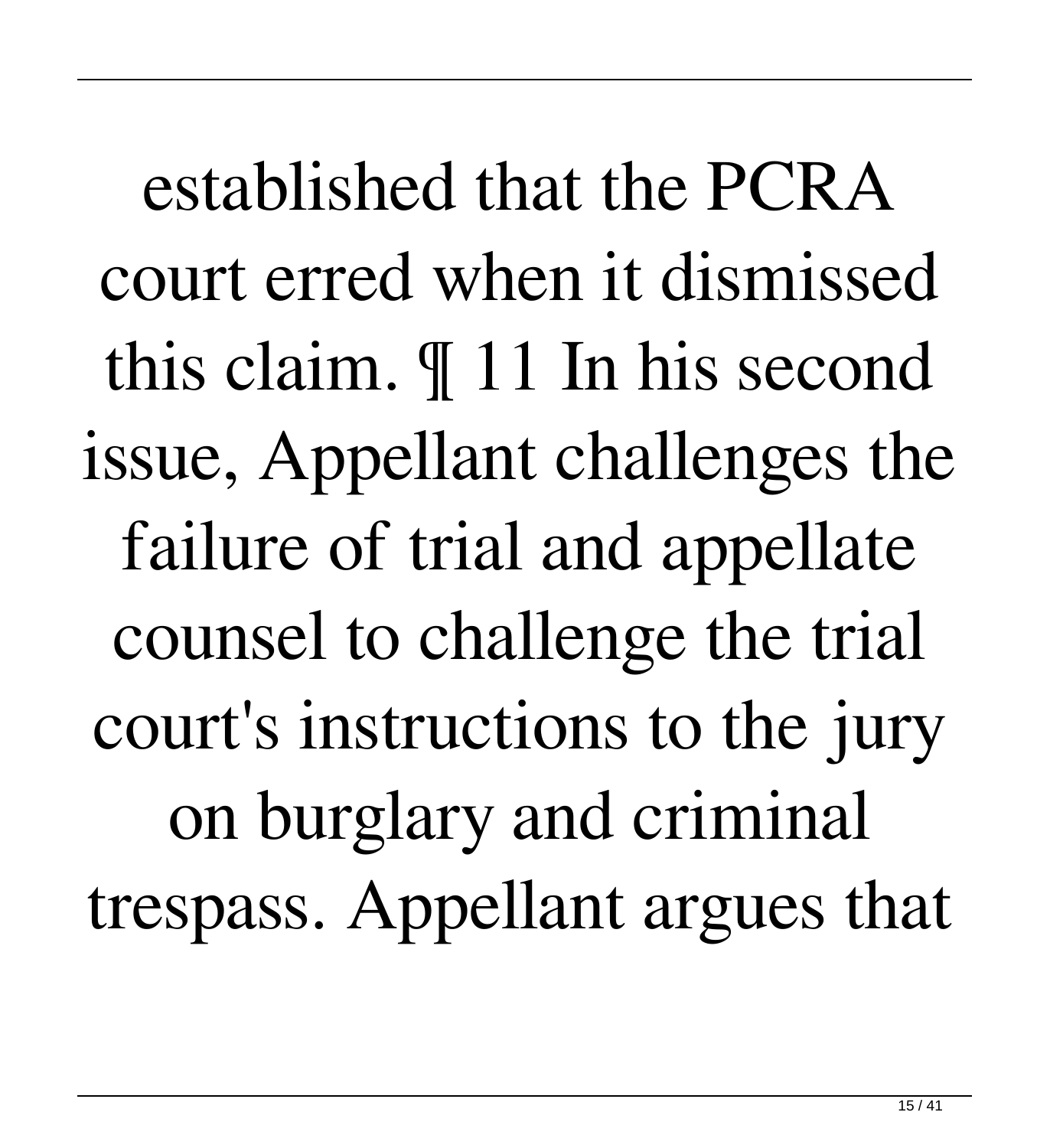the jury instructions on the two crimes were improper because the trial court failed to include an element of intent to commit a crime. This challenge pertains to a distinctly different claim than Appellant's first issue. ¶ 12 Appellant was convicted of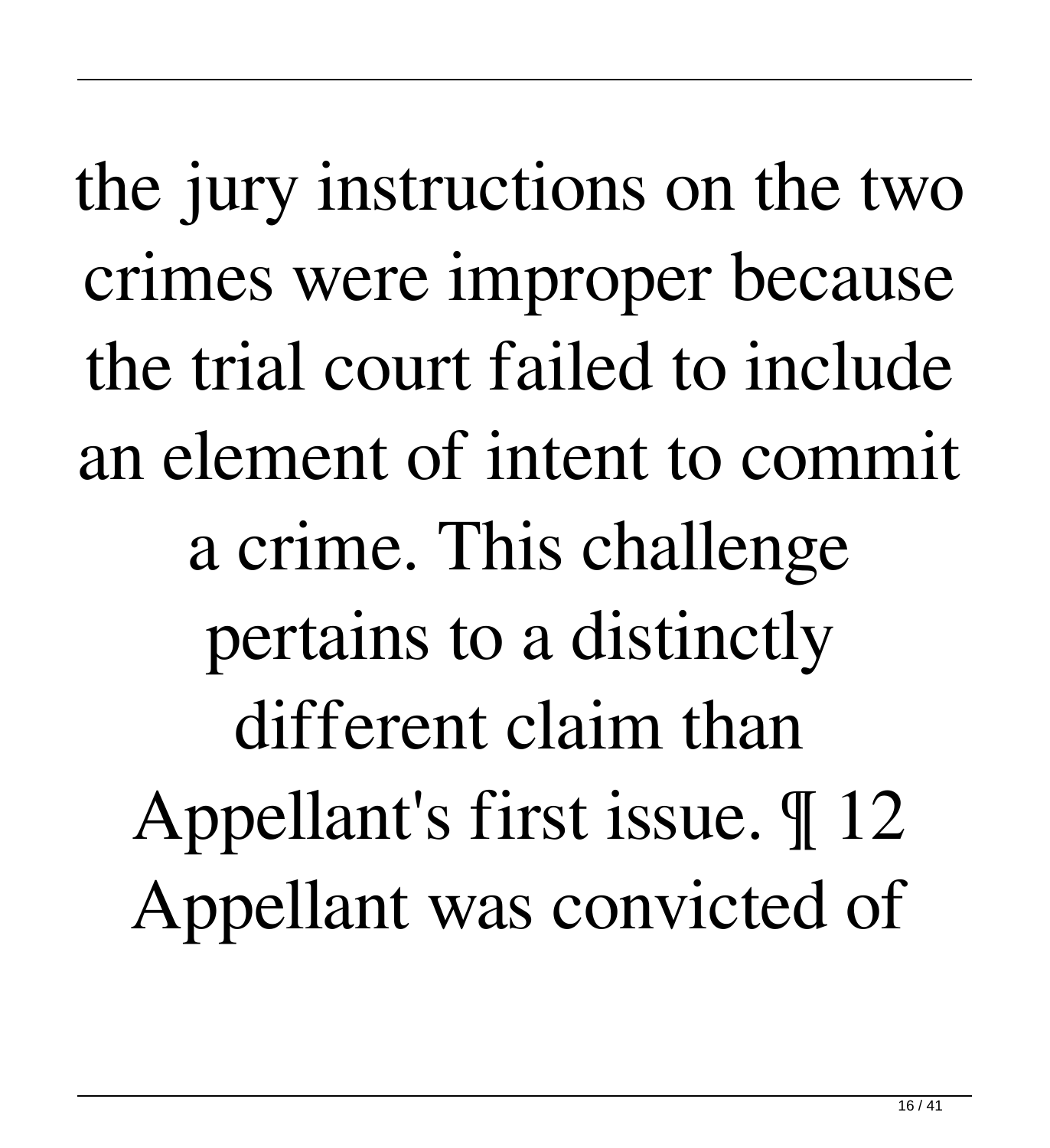burglary and criminal trespass. The trial court instructed the jury on these crimes as follows: As to count 1, the crime of burglary, you are instructed that the defendant is not required to prove that he had an intent to commit a crime of any kind prior to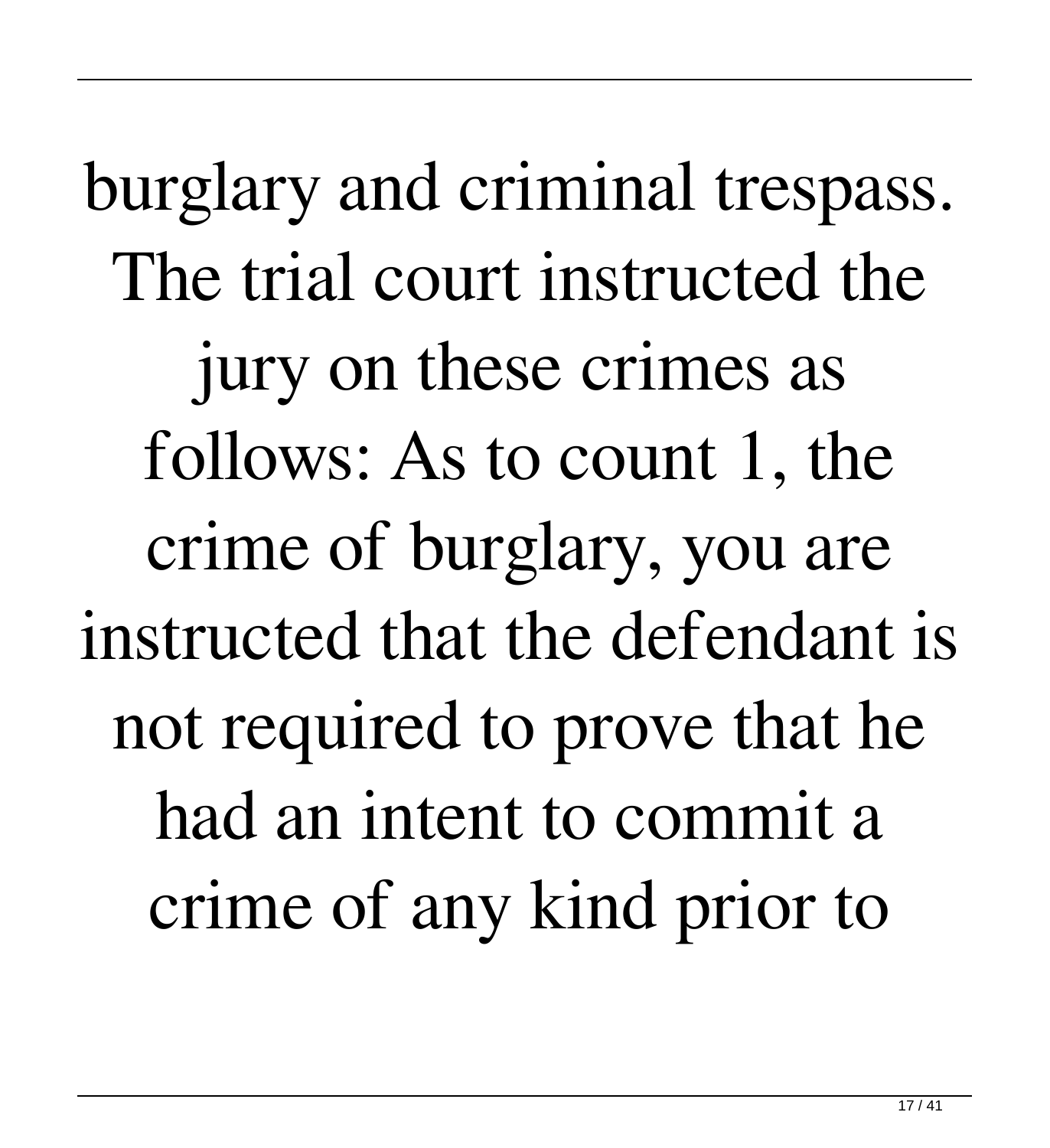entering the building. A person commits the offense of burglary if, with the intent to commit a crime therein, he enters a building or occupied structure of another, or if he enters the building or occupied structure, recklessly or knowingly creates a substantial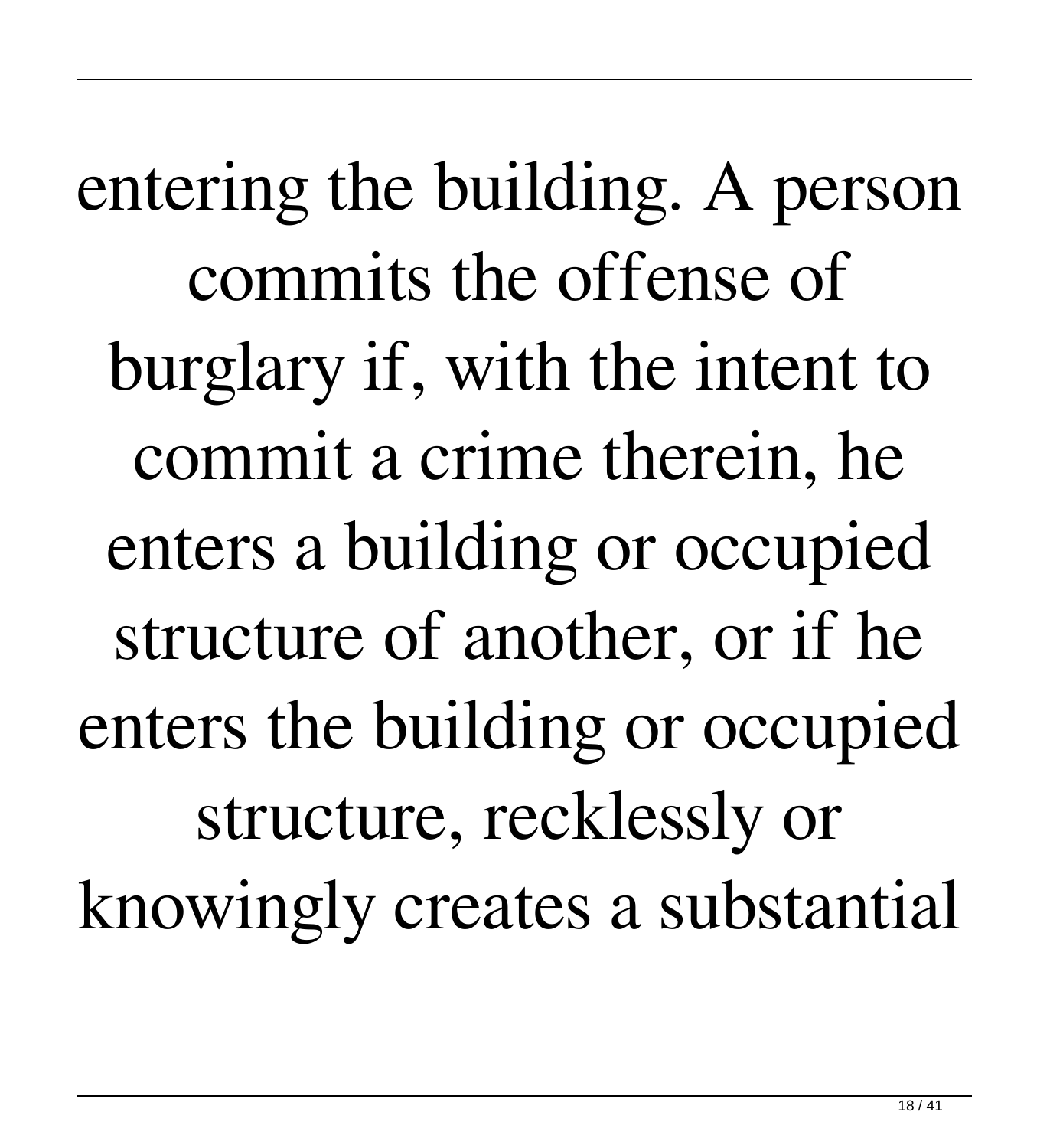risk of bodily injury or damages property therein. As to count 1, the crime of criminal trespass, you are instructed that the defendant is a69d392a70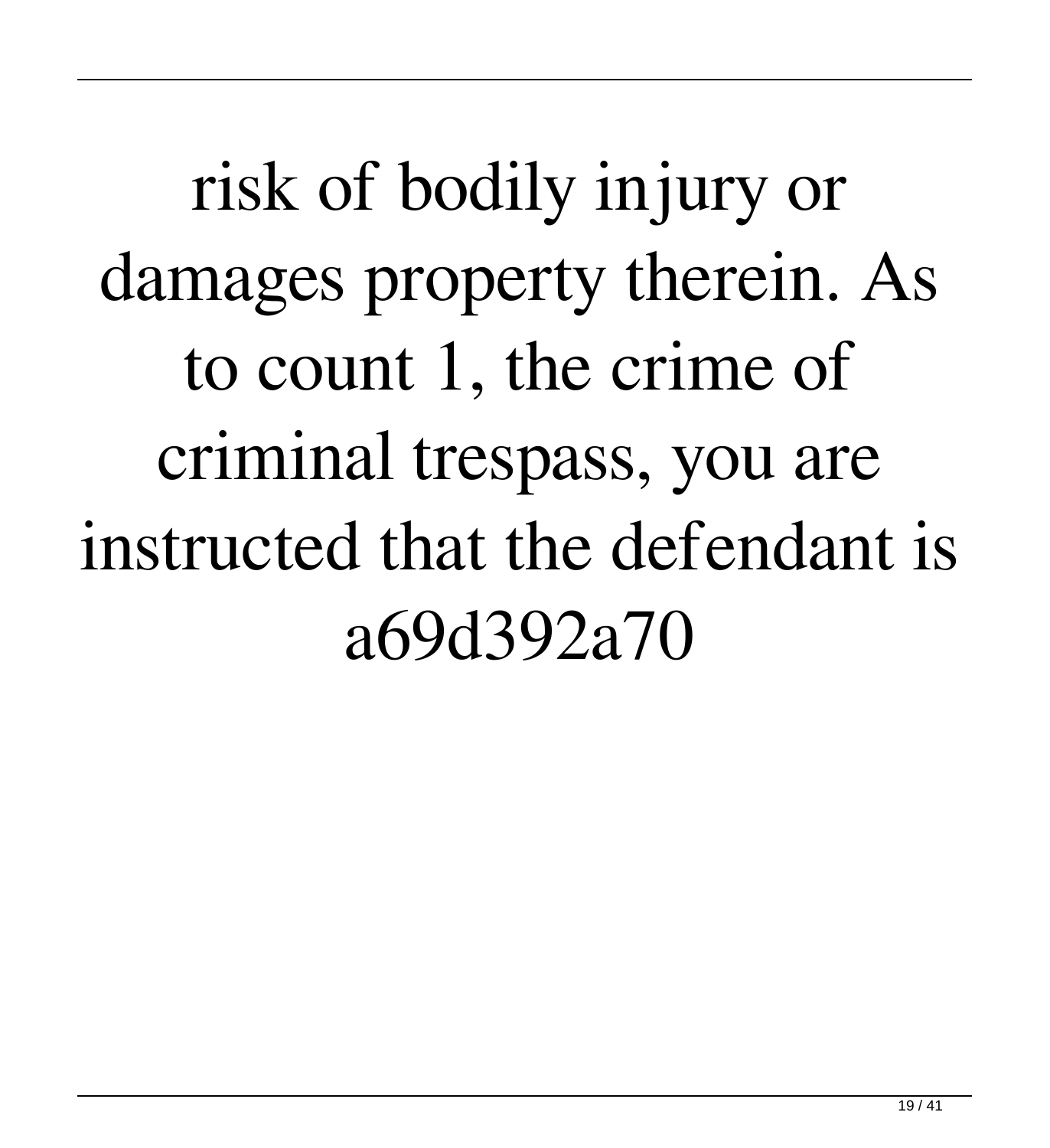**Trigger Crack+ Download (2022)**

Trigger is one of the best live digital audio players that will let you produce your own cue sheets and trigger sounds for nearly any audio project. Built from the ground up with creators, technical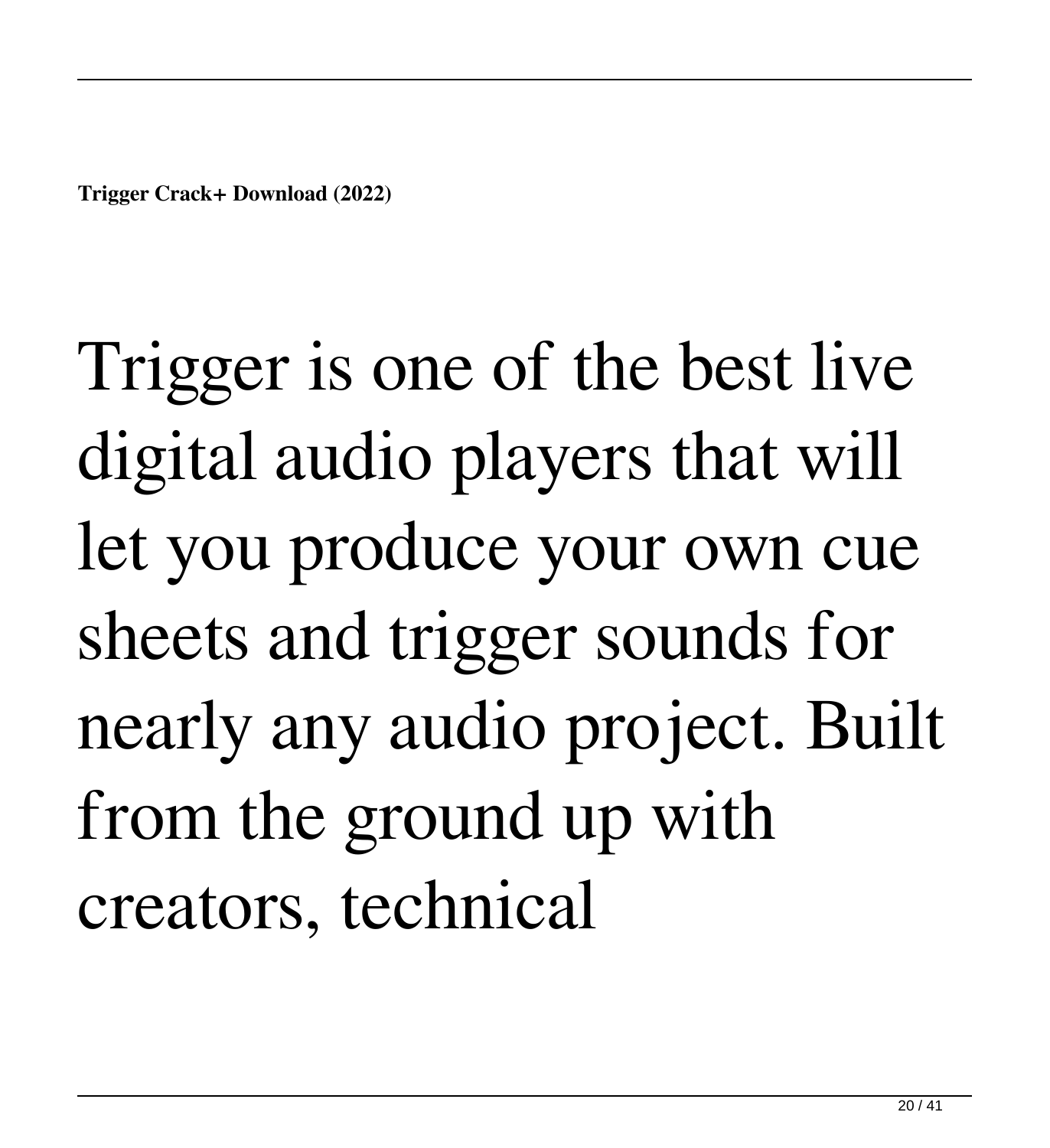professionals and musicians alike in mind, Trigger is the perfect studio and live performance tool that any audio-focused event requires. You are reporting that this post is offensive or violates the terms of use. "The Pulse" Tracking Physical Object To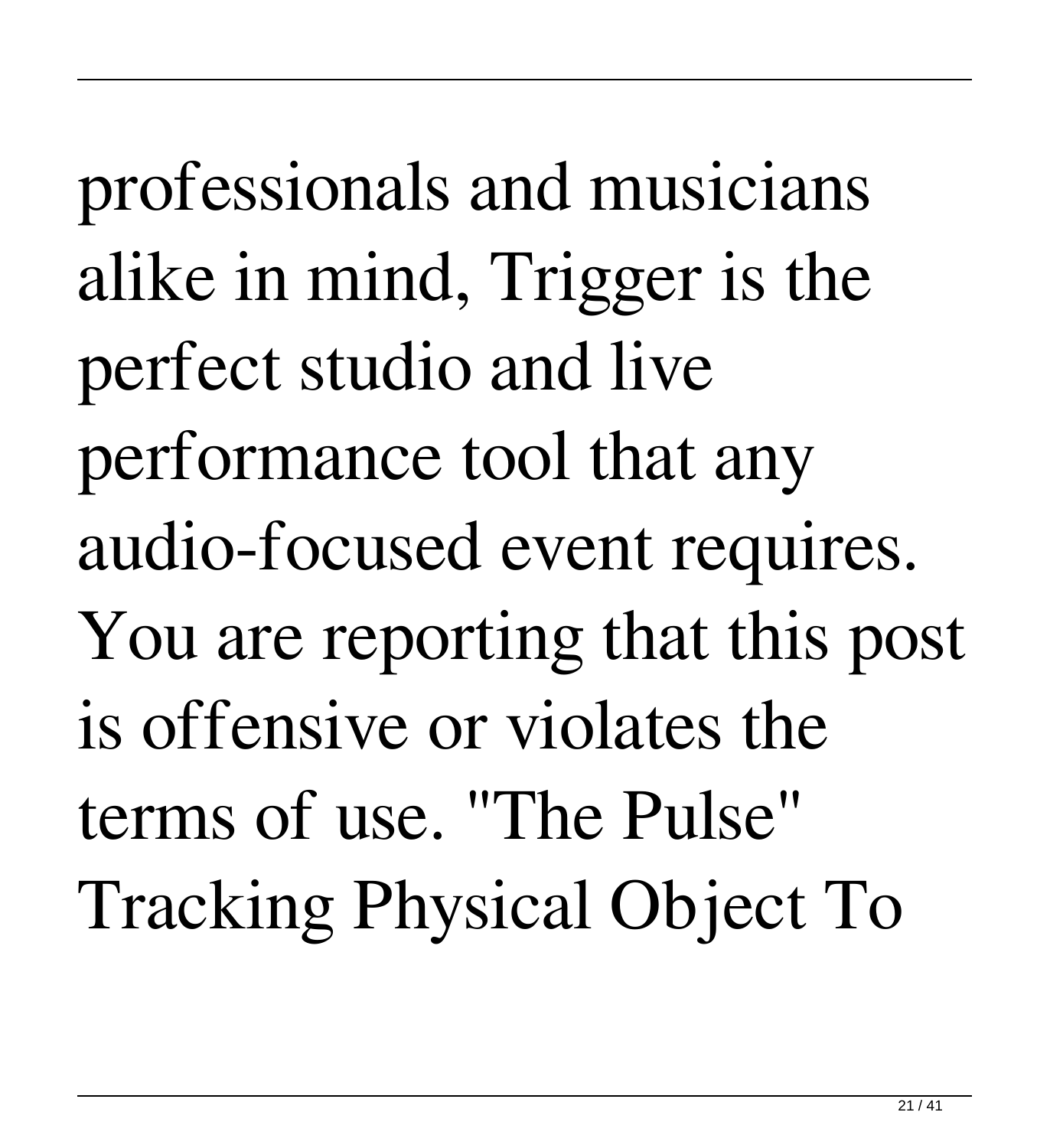Eliminate Queue With USB DACs You are reporting that this post is offensive or violates the terms of use. A new app, called "Pulse", developed by a number of musicians, is coming, and it is about to change the way we operate in all professional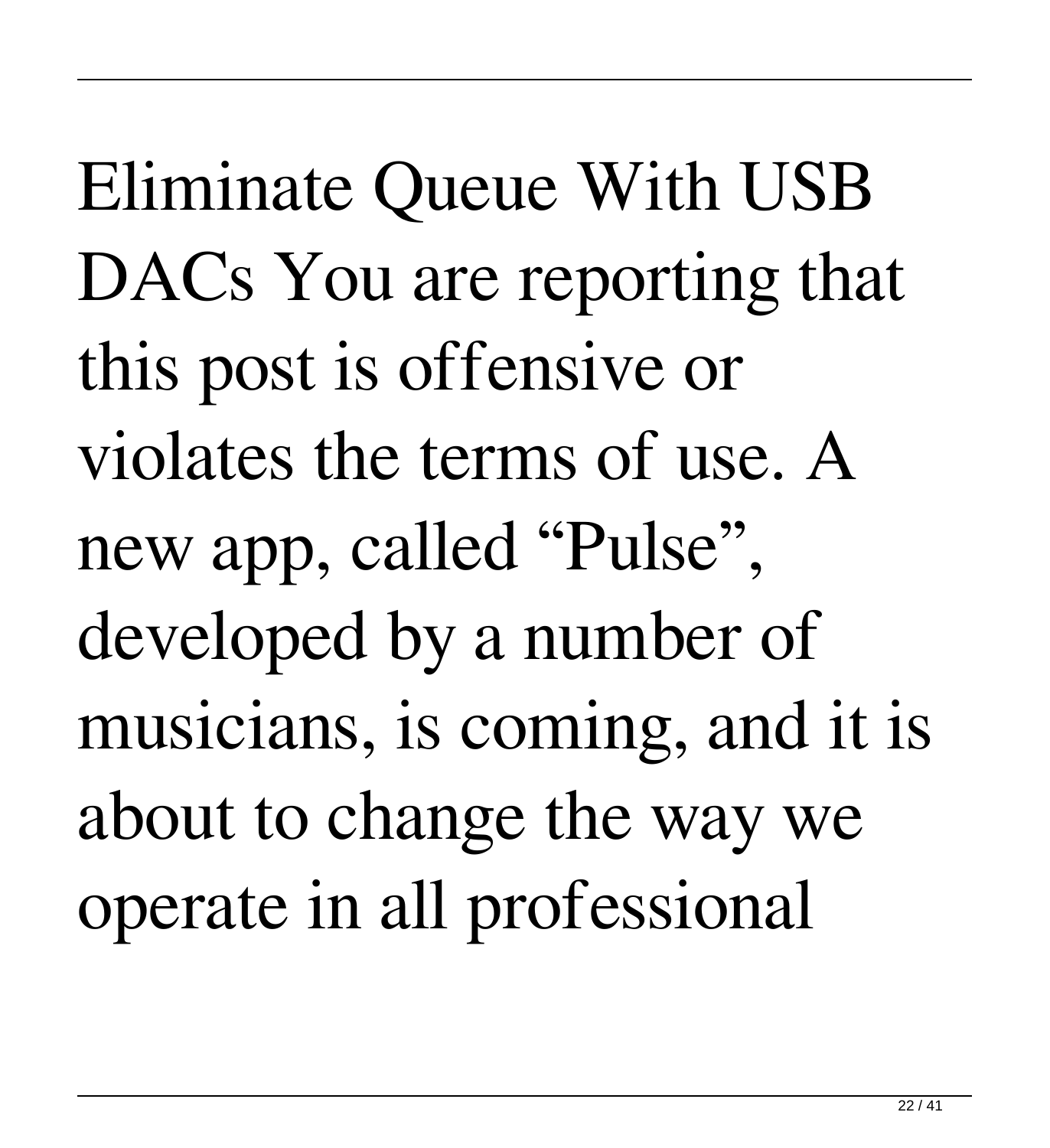recording studios. There are already a number of solutions on the market to connect digital audio interfaces to mono or stereo audio devices, but the Pulse app changes the story completely, and also it's about to help recordists take a big step forward in the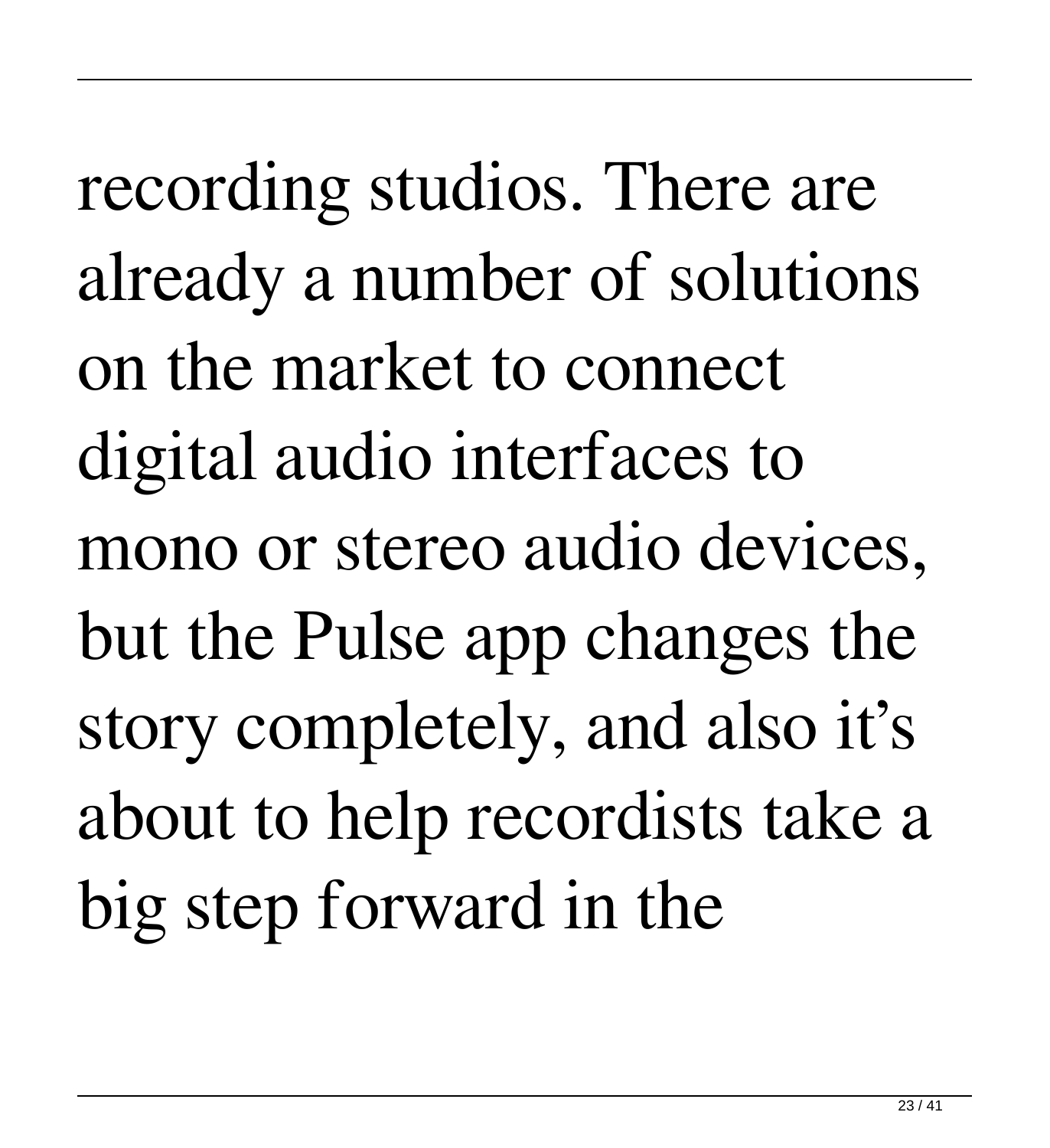professional market of their chosen profession. It will be affordable and perfect for audio professionals. The app is expected to be available for download on Windows, Mac, iOS and Android devices. At present, it is still to be marketed. You will be able to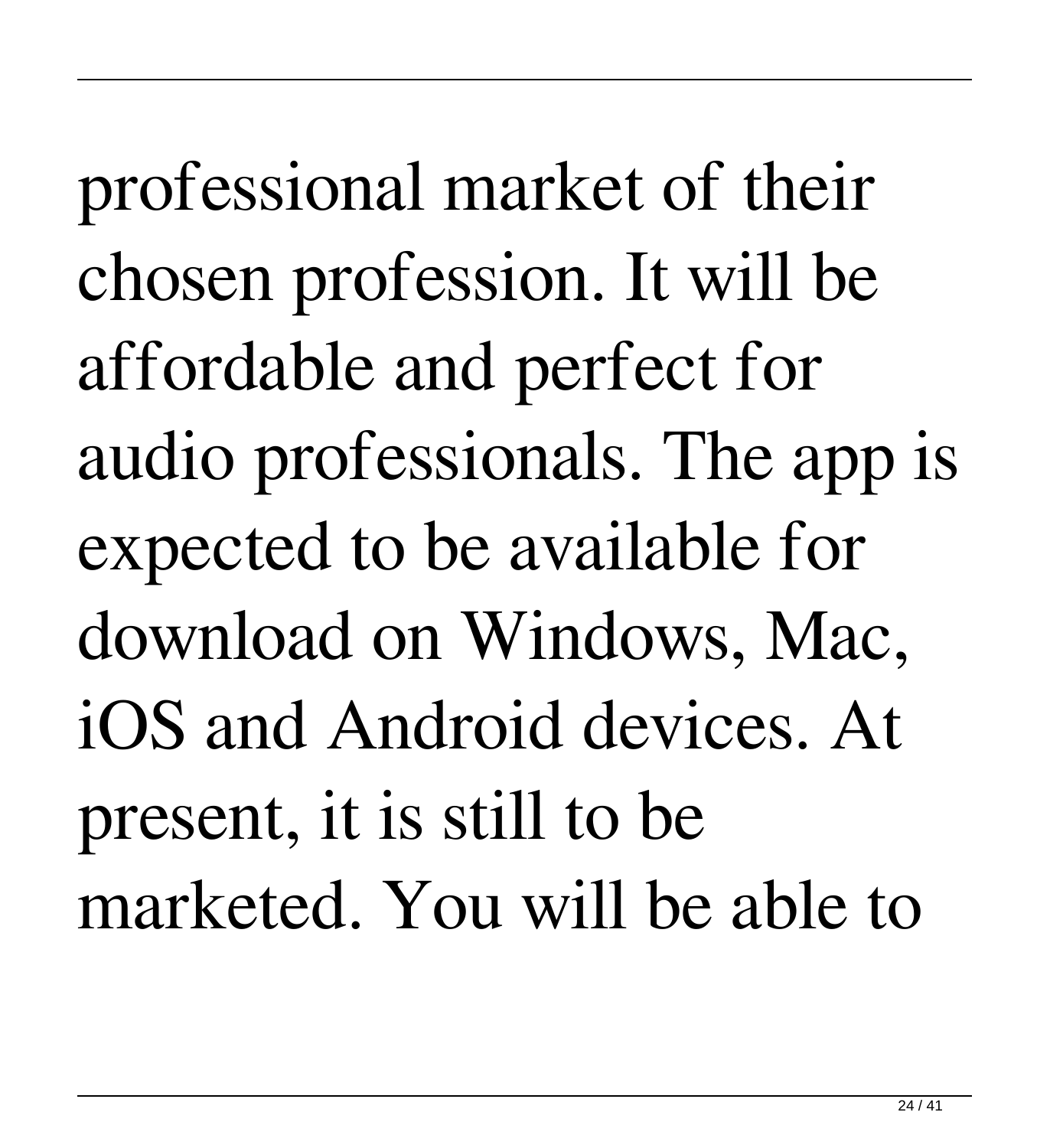determine the track of physical objects, thanks to accelerometers and gyroscopes. The app will allow you to have a look at the actual tempo of your music, as well as to detect the number of beats a song has. The app needs to be plugged into a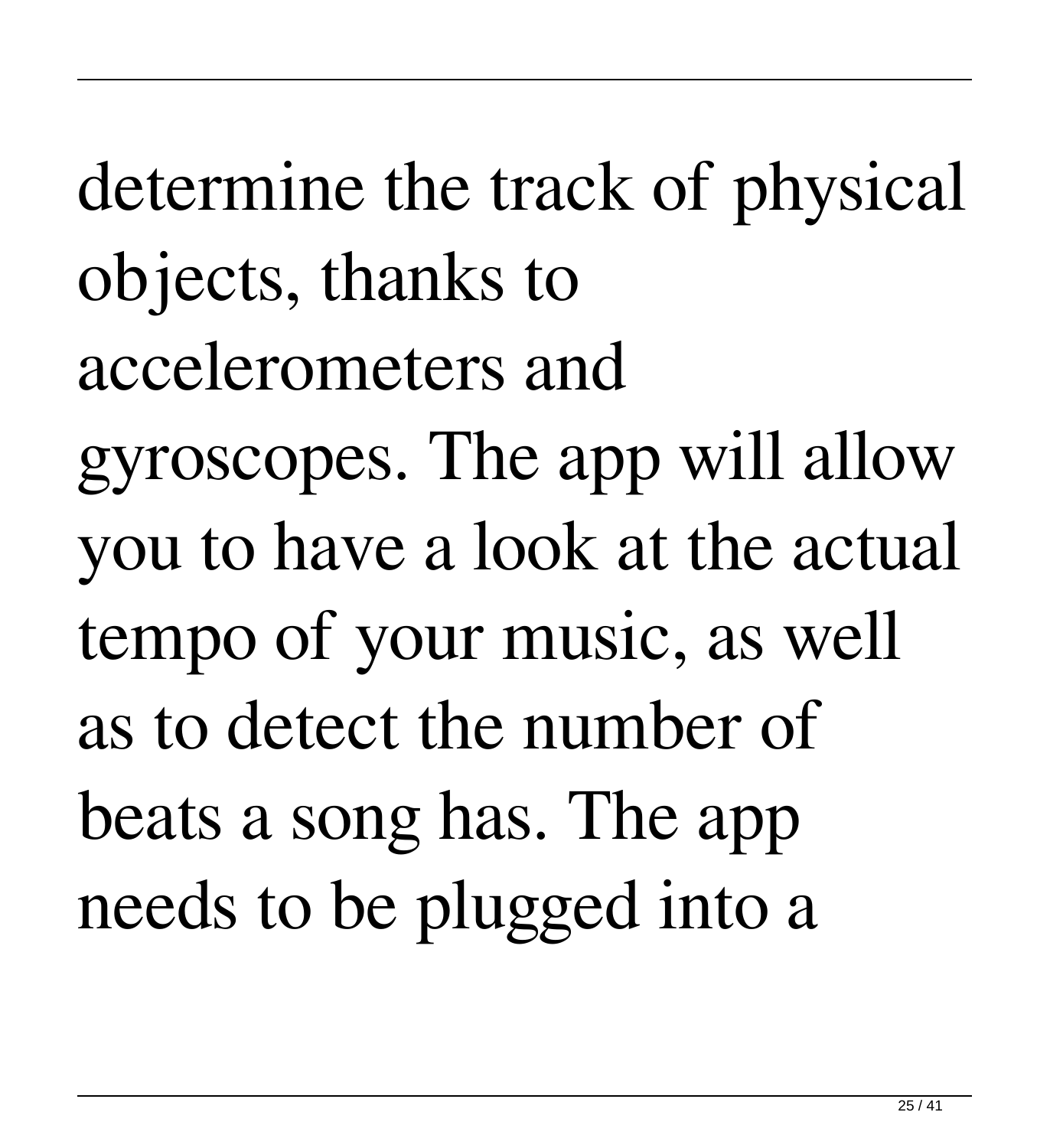computer or a PC via a USB cable, or it can also be connected to the aforementioned devices through bluetooth. It requires a microphone, a stereo input, and a headphone jack to amplify sound. What is the app about? It has the ability to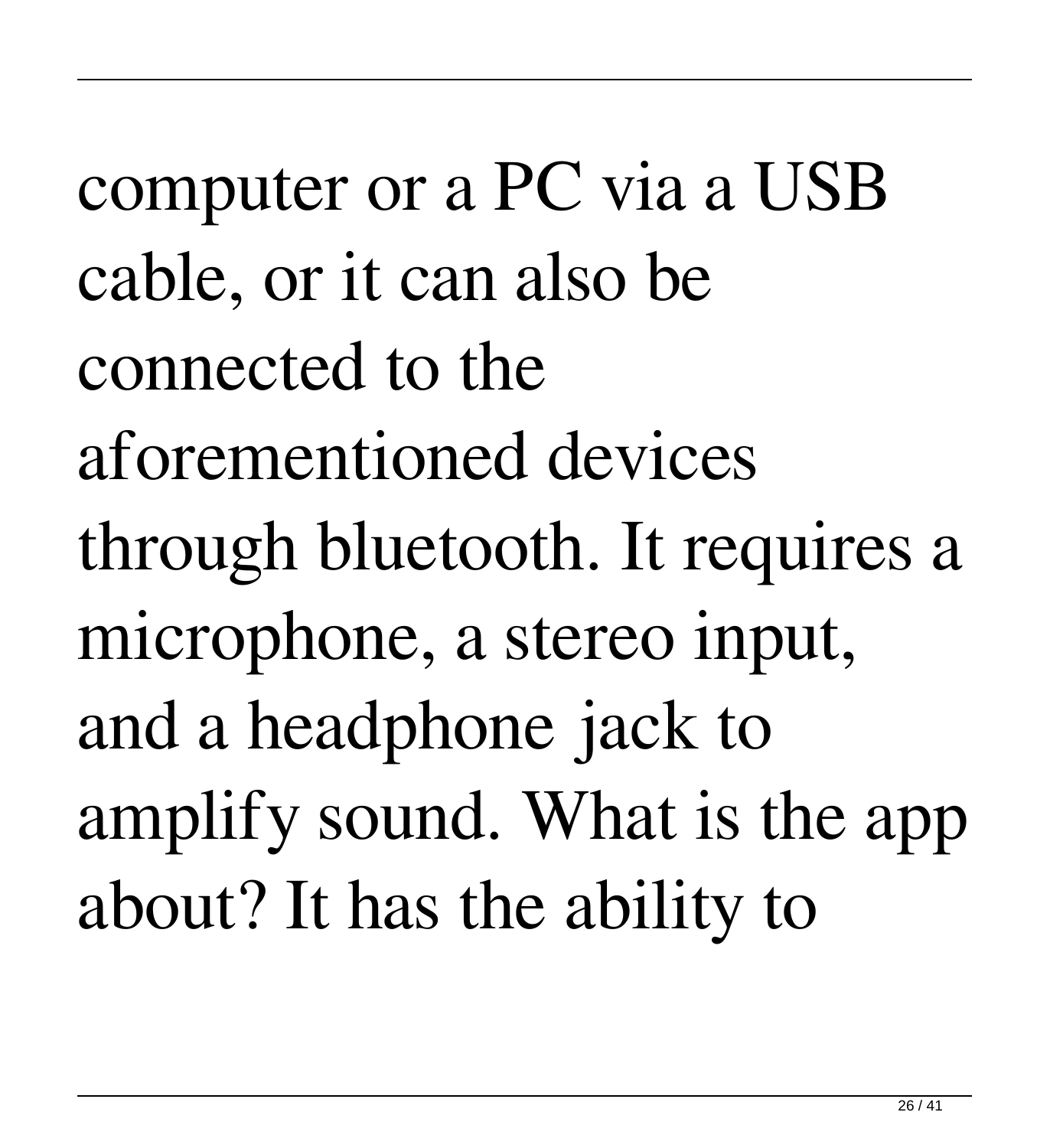detect the number of beats in a song, so that it can process all kinds of music, from pop, jazz to hip hop. It can also be used to determine your tempo and the track of objects; an option that eliminates queuing by connecting to your current USB DACs. You don't have to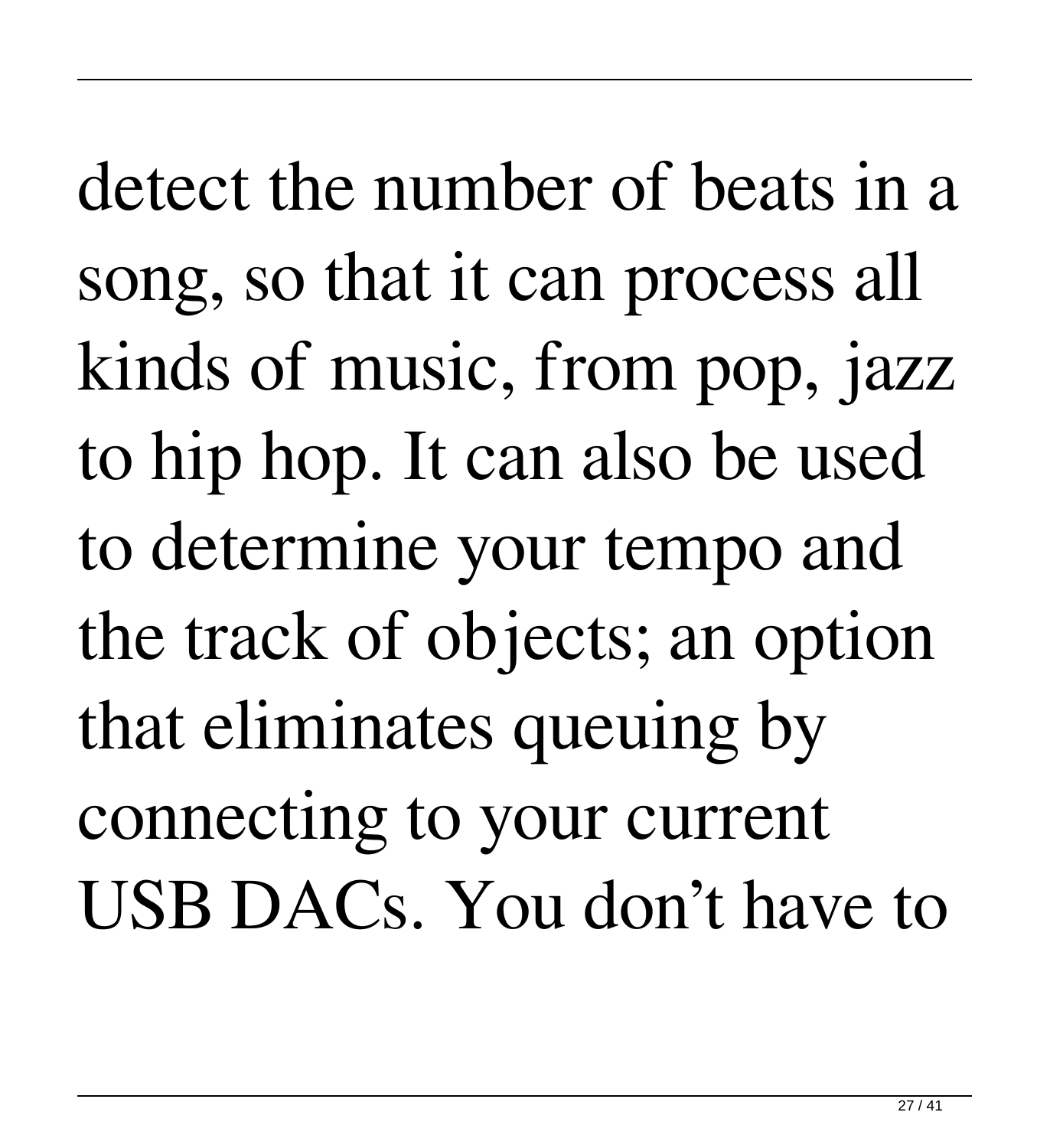pay extra for Pulse, because the developers promise that it can be downloaded on a free version; that is suitable enough for most people. However, the app will be customised in the future, so that you will have the ability to perform further enhancements. You are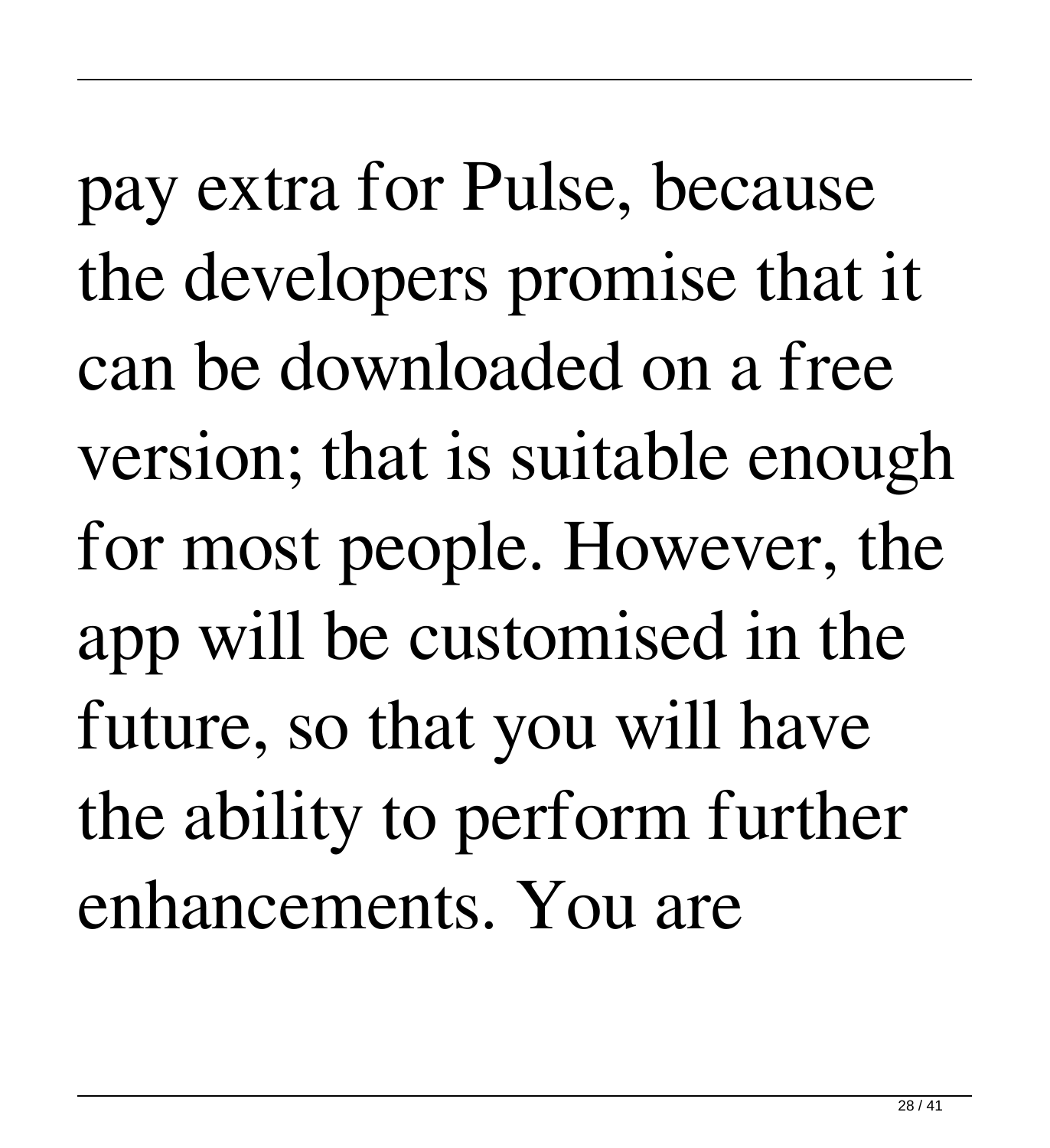## reporting that this post is offensive or violates the terms of use. Music More You are reporting that this post is offensive or

**What's New in the?**

Key Features: Product Overview: Video demos: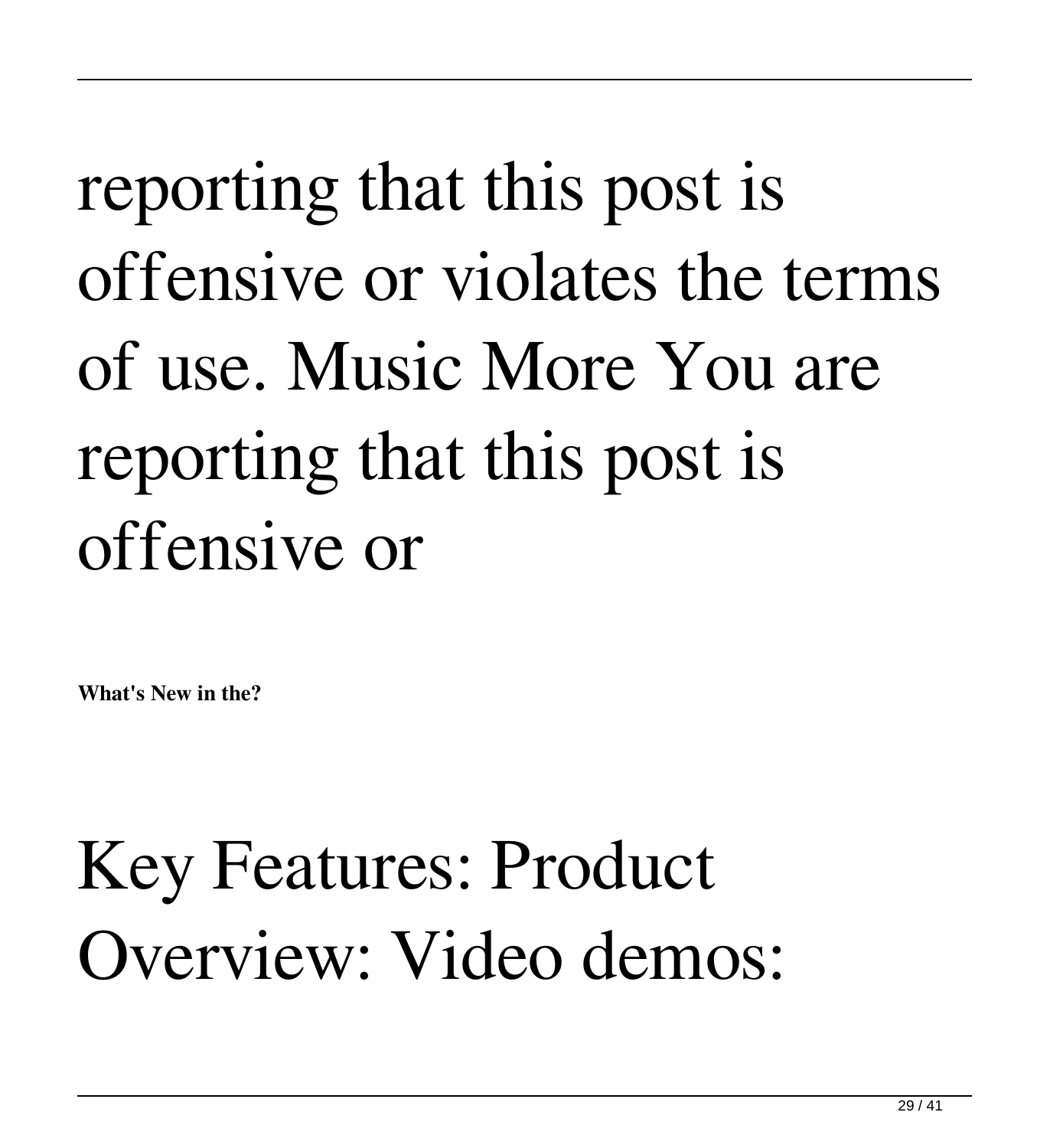Convenient, easy to use and multifunctional, Trigger stands out as an audio production tool for both beginners and pros. The software was created with the purpose of making the workflow during a live event as simple as possible. Digital Waters is proud to announce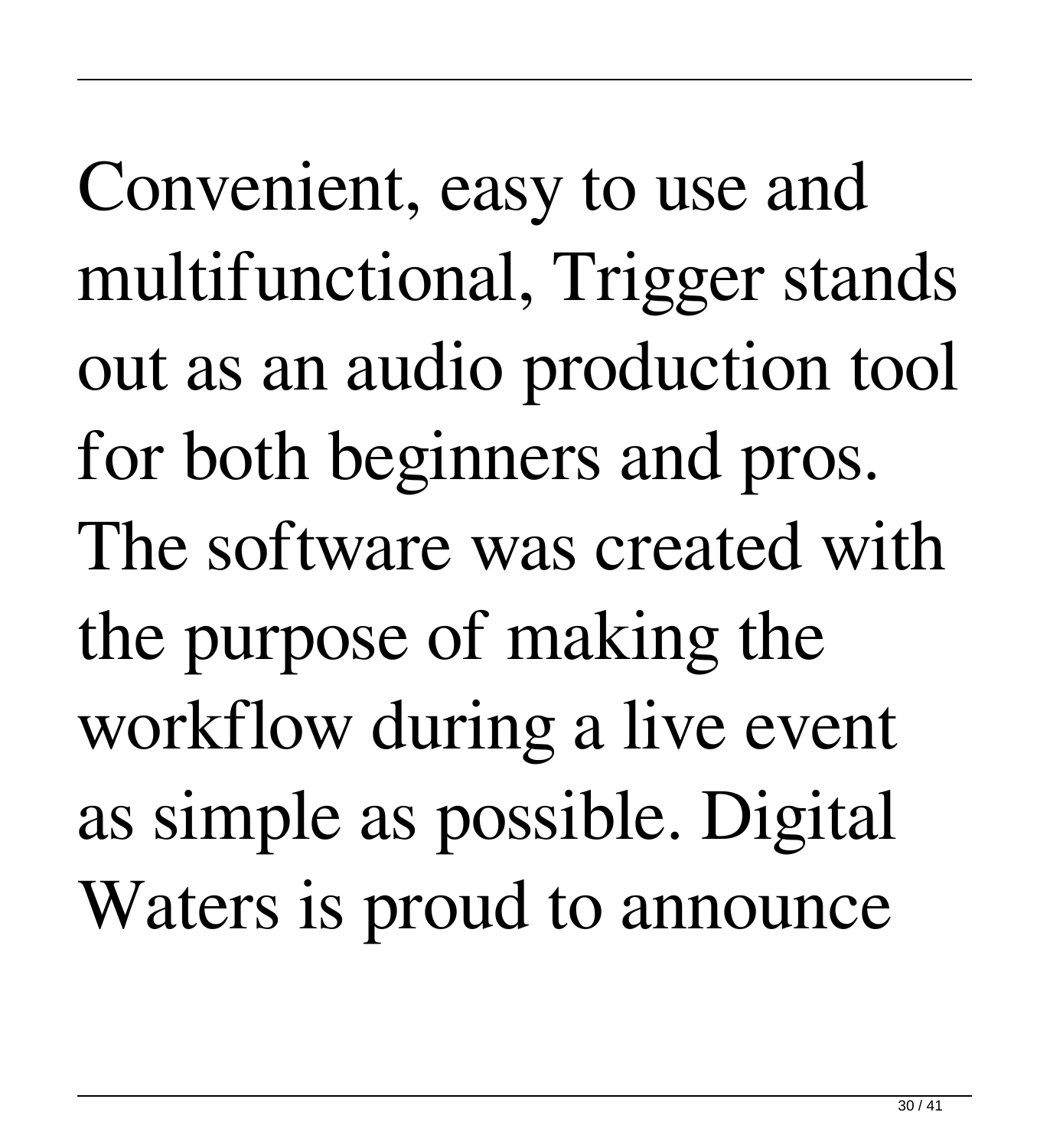the release of MicroDSP and MicroDSP Pro. MicroDSP and MicroDSP Pro are the next generation of Audio Mapping Applications (A.M.A.) for Mac and PC. Both products include advanced audio processing features that have not previously been available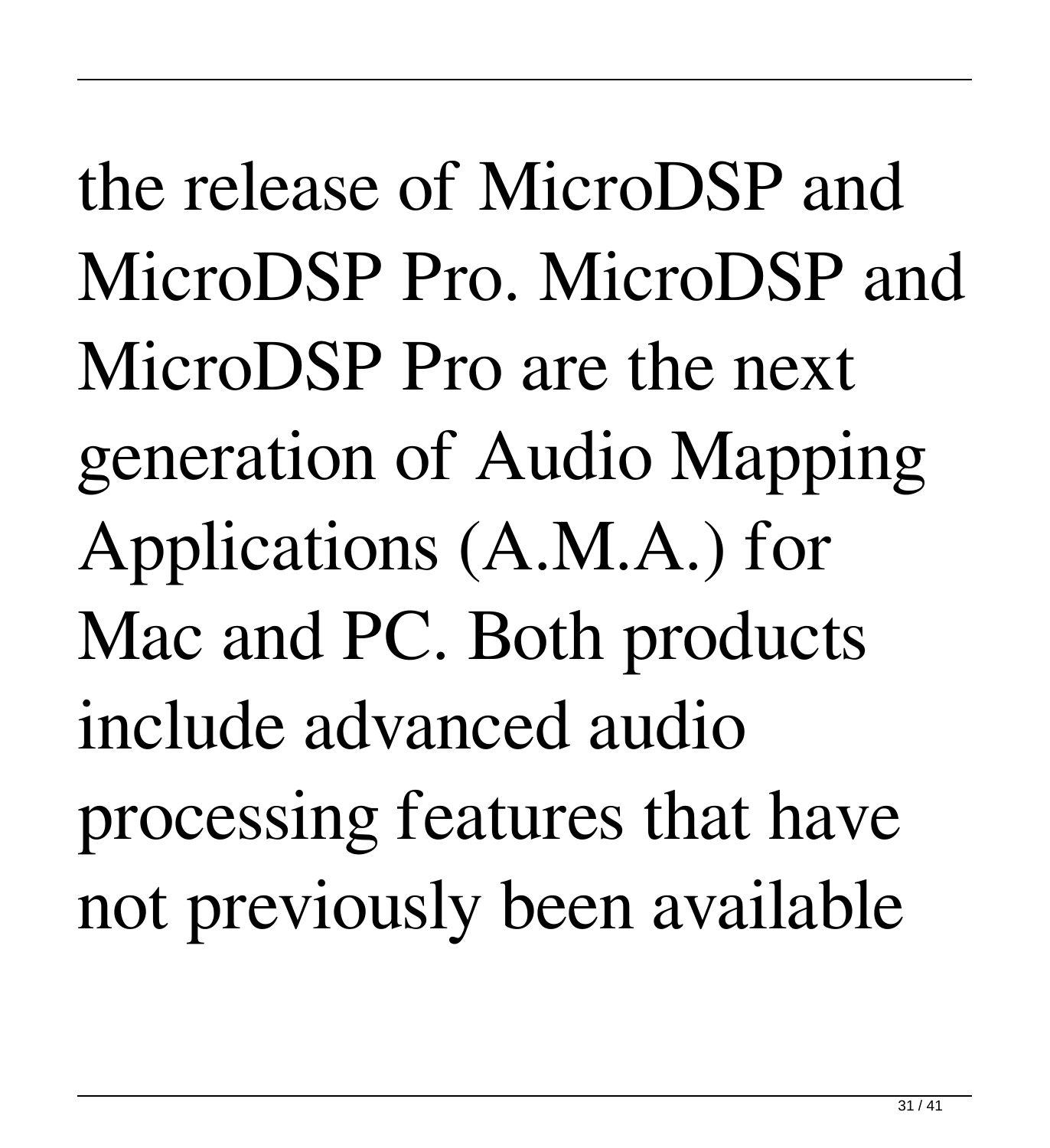in the Audio Mapping Application space. Features of MicroDSP and MicroDSP Pro: - Audio Mapping Application (A.M.A.) - Audio Mapping Tab - Drum Operations Tab - Effects Tab - Humanize Tab - Mixing Tab - Pan Tab - Player - Real Time Amp - Waveform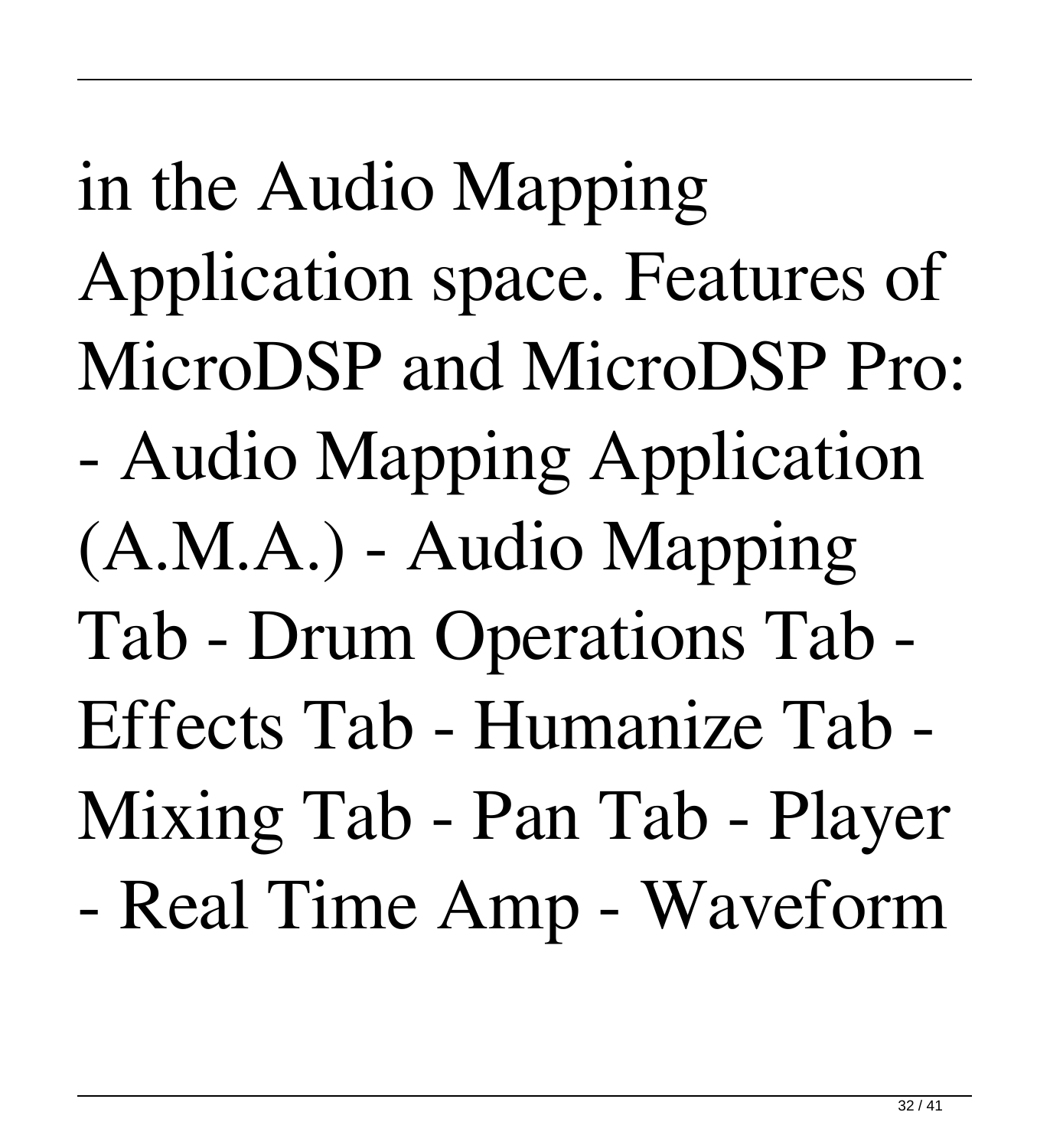Colorizer MicroDSP Pro includes additional filters and automation features: - EQs - Shrink and Expand - Bandpass and High Pass Filters - Resonance and Resonance Filter - Deconvolve - Automatic De-Ess Product description Digital Waters is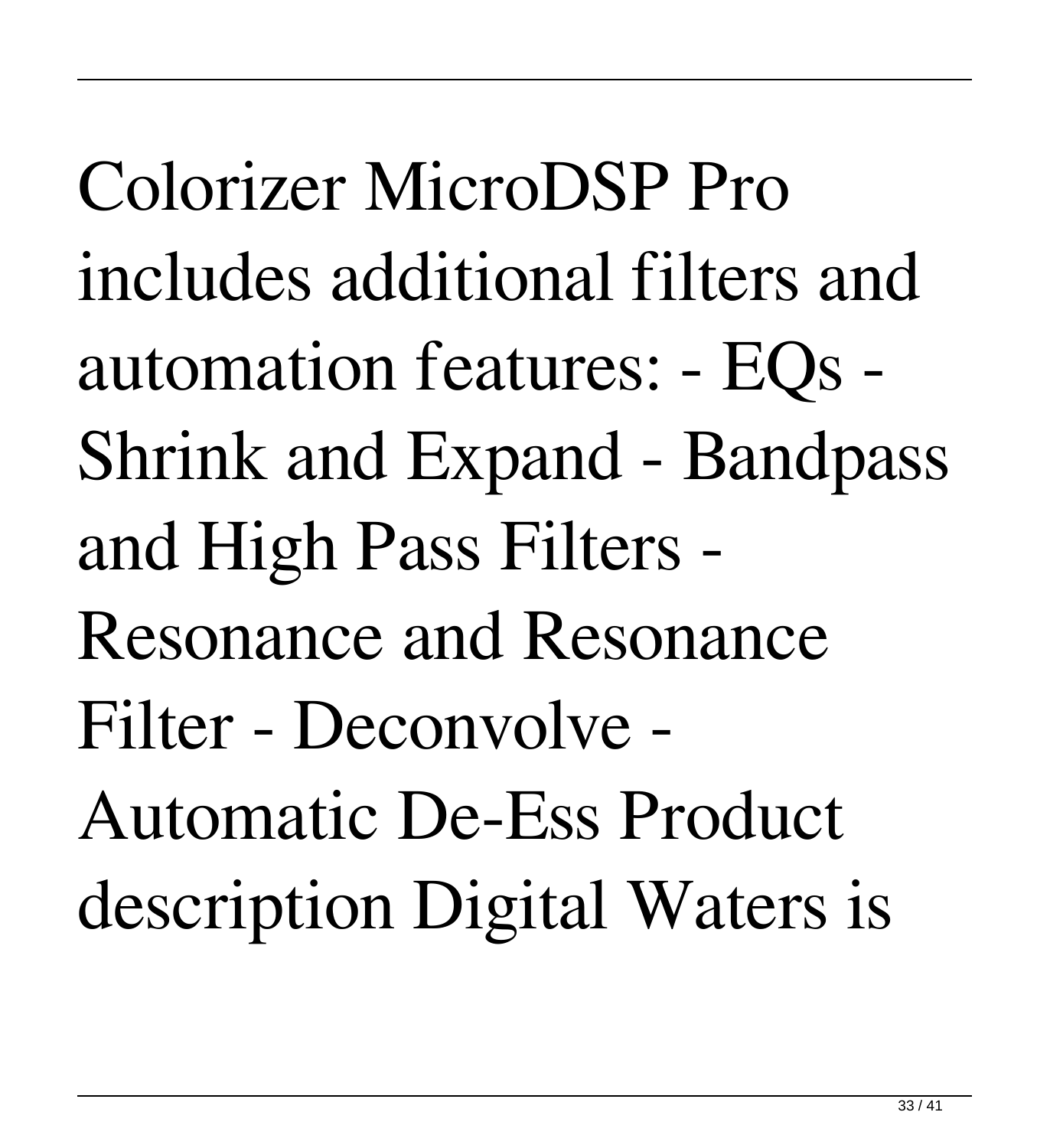proud to announce the release of MicroDSP and MicroDSP Pro. MicroDSP and MicroDSP Pro are the next generation of Audio Mapping Applications (A.M.A.) for Mac and PC. Both products include advanced audio processing features that have not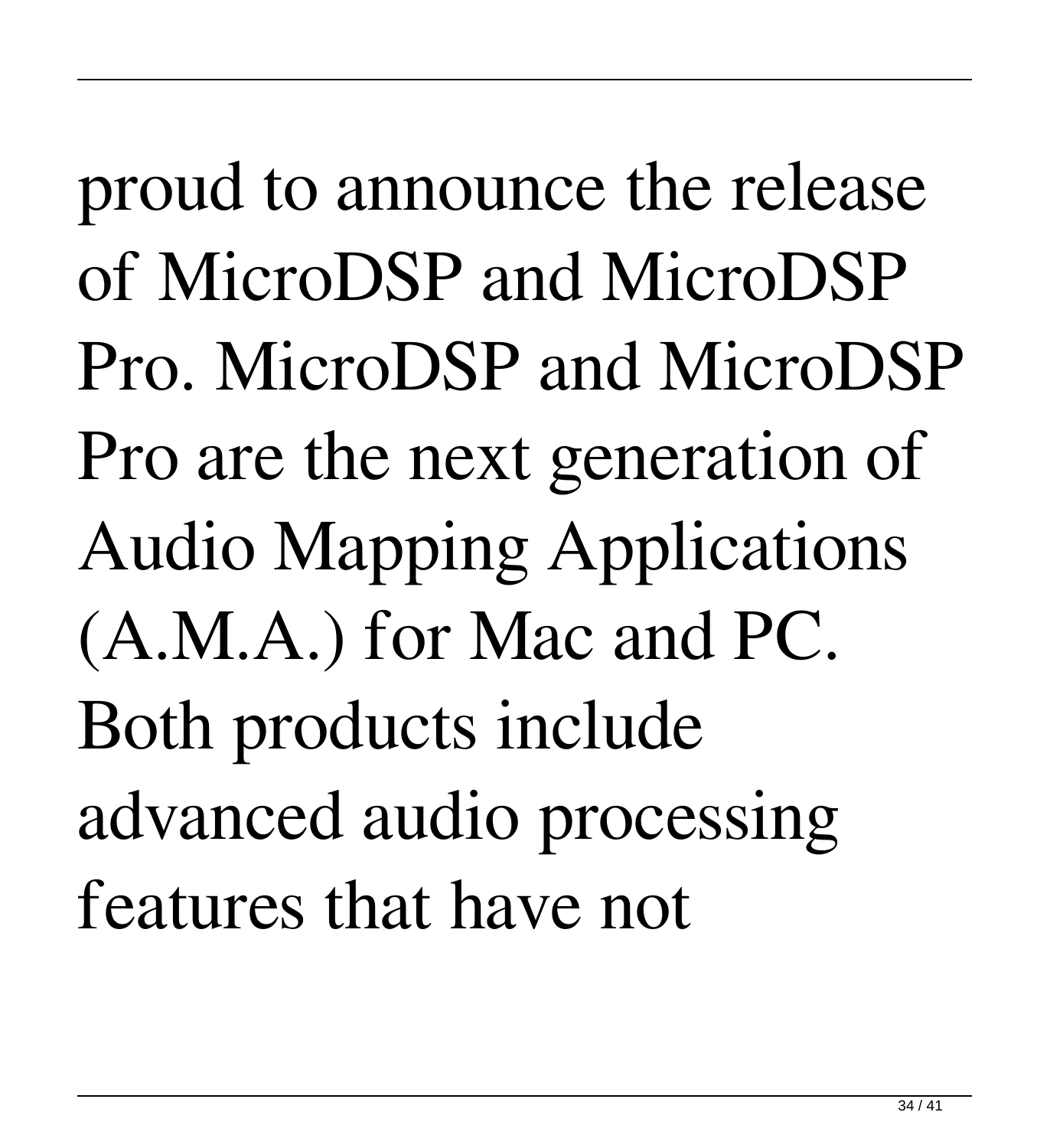previously been available in the Audio Mapping Application space. Features of MicroDSP and MicroDSP Pro: - Audio Mapping Application (A.M.A.) - Audio Mapping Tab - Drum Operations Tab - Effects Tab - Humanize Tab - Mixing Tab - Pan Tab - Player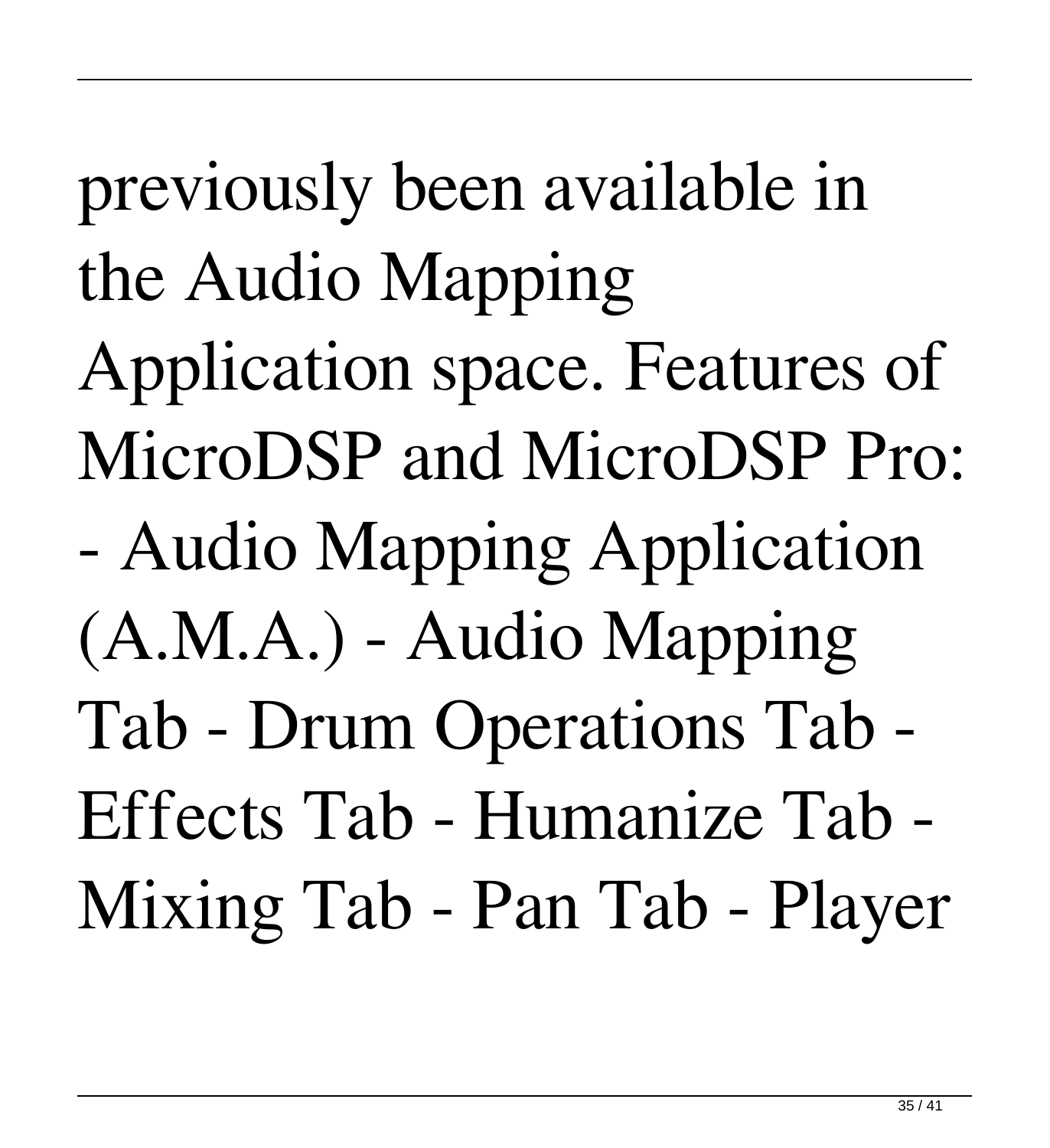- Real Time Amp - Waveform Colorizer MicroDSP Pro includes additional filters and automation features: - EQs - Shrink and Expand - Bandpass and High Pass Filters - Resonance and Resonance Filter - Deconvolve - Automatic De-Ess This is the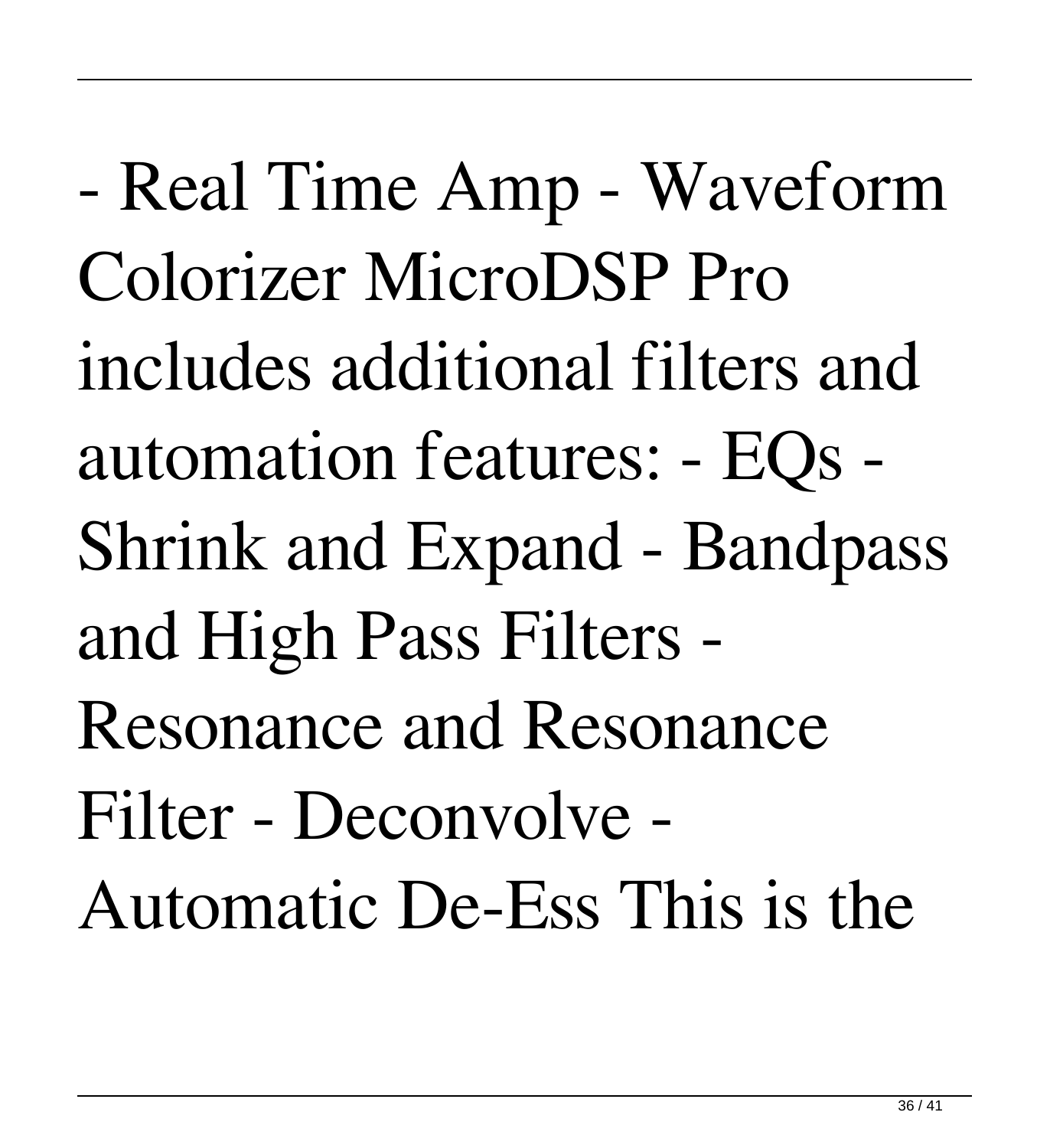first time that I've encountered Digital Waters, and after a brief investigation I'm impressed by the quality of their product. The Audio Mapping applications that I've seen on the market are simply horrible, either because they require a lot of time to learn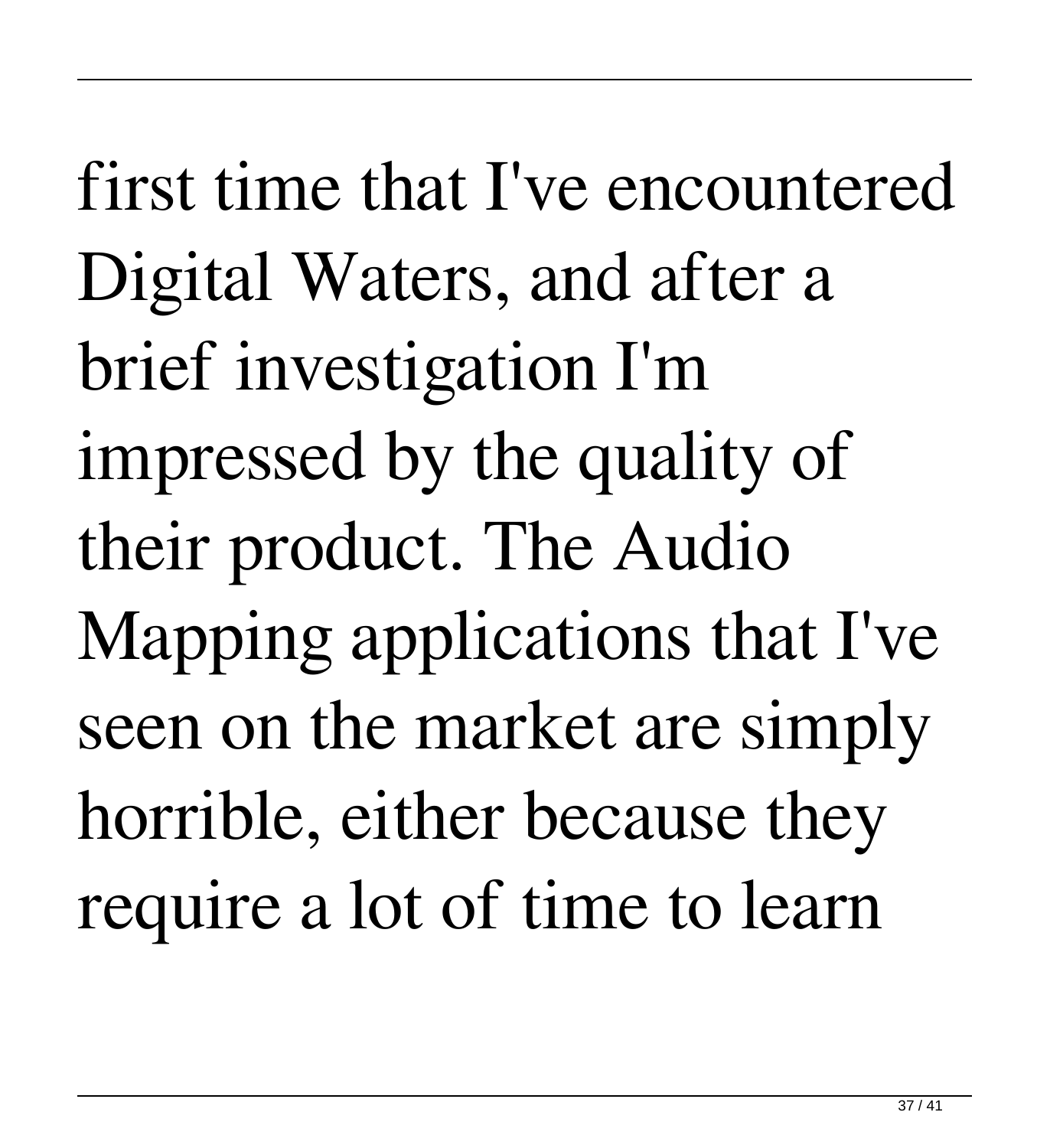#### how to properly use them or because they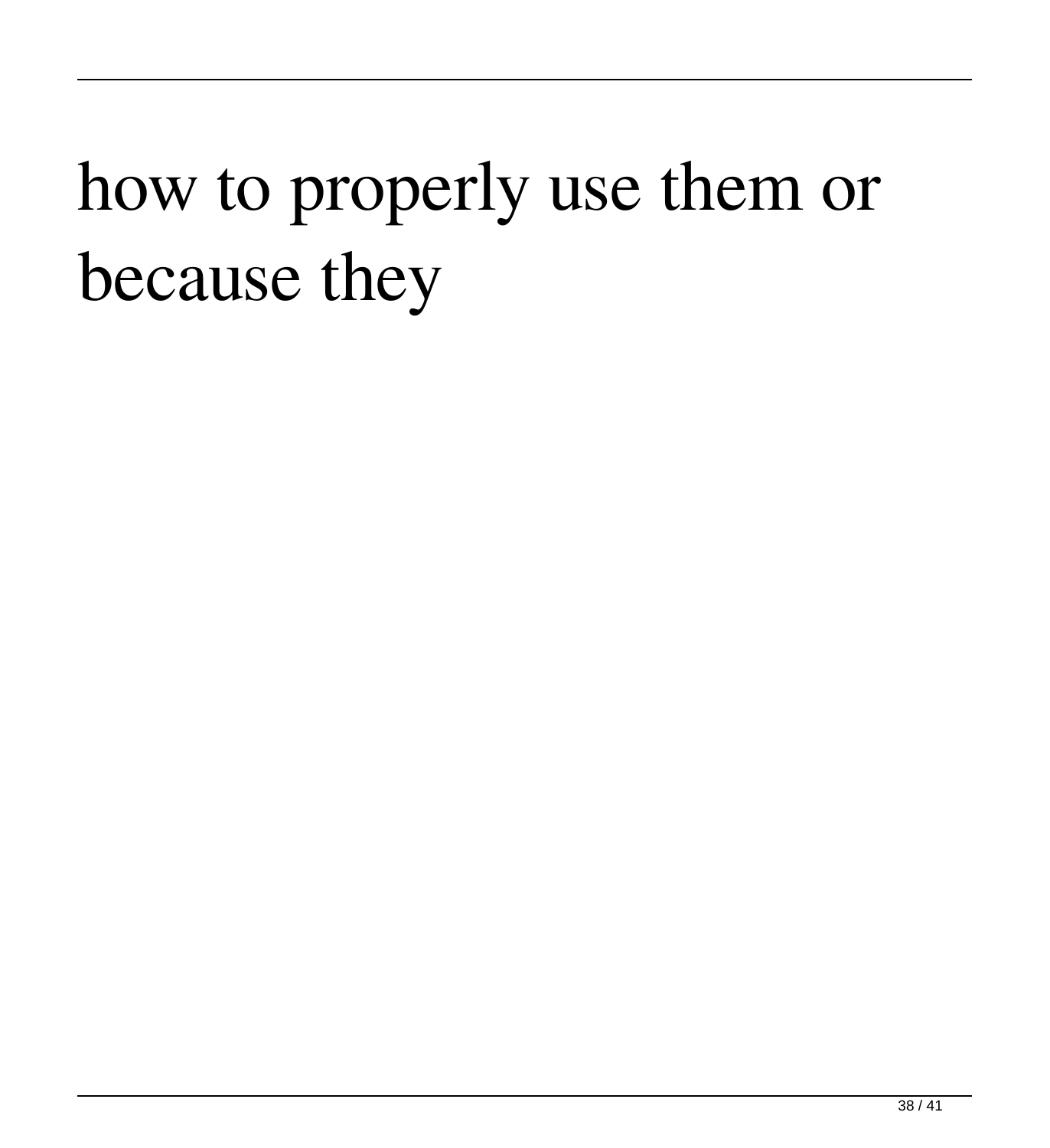**System Requirements:**

Minimum Requirements: Operating System: Windows 7 (64-bit), Windows 8 (64-bit), Windows 8.1 (64-bit), Windows 10 Processor: Intel Core 2 Duo, 3.0 GHz Memory: 2 GB Hard Disk: 1 GB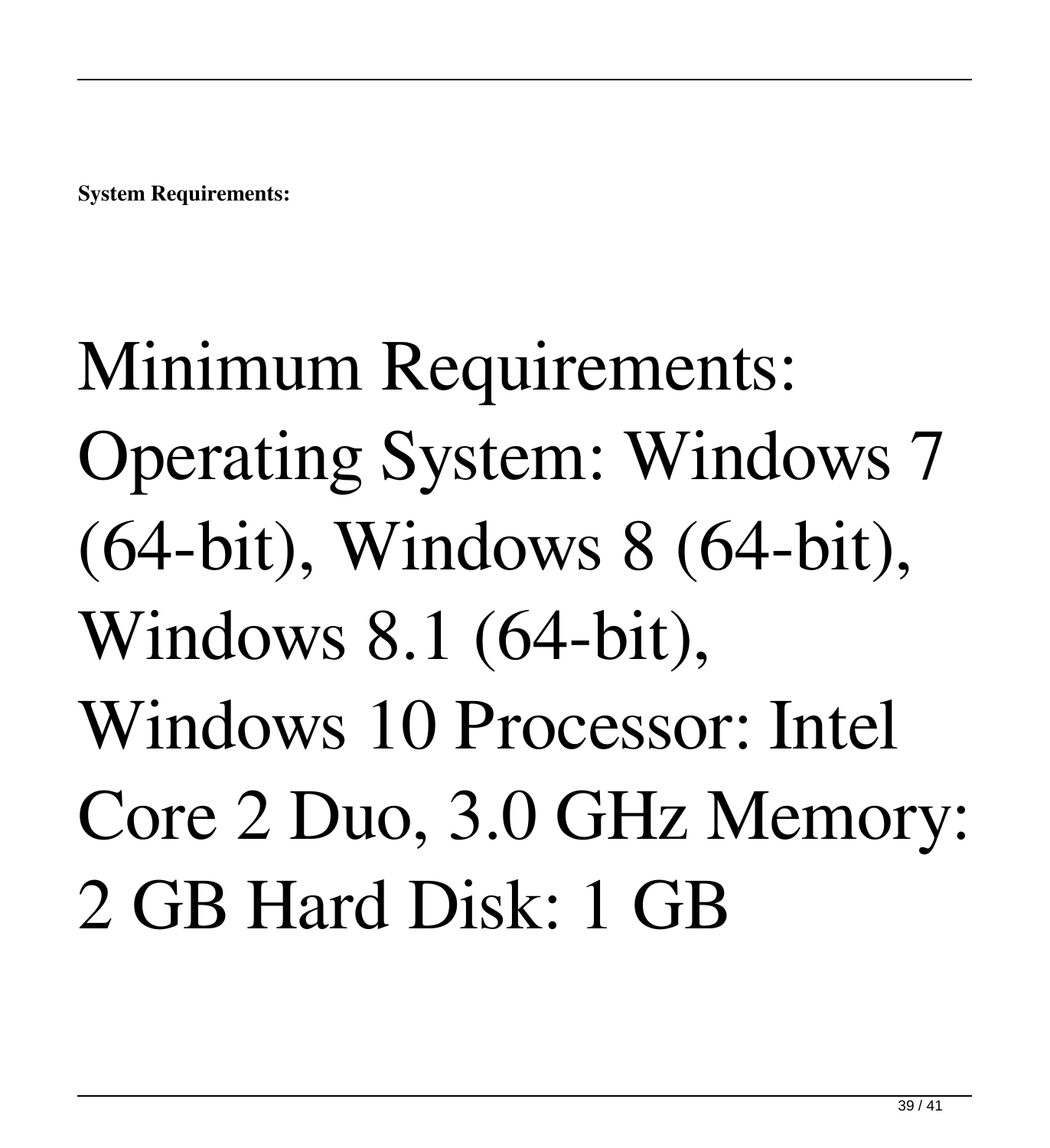# Graphics: NVIDIA GeForce GTS 250 (PCI-Express x16) with 512 MB of dedicated video memory Operating System: Windows 7 (32-bit) Processor: Intel Core 2 Duo 2.4 GHz

#### Related links: